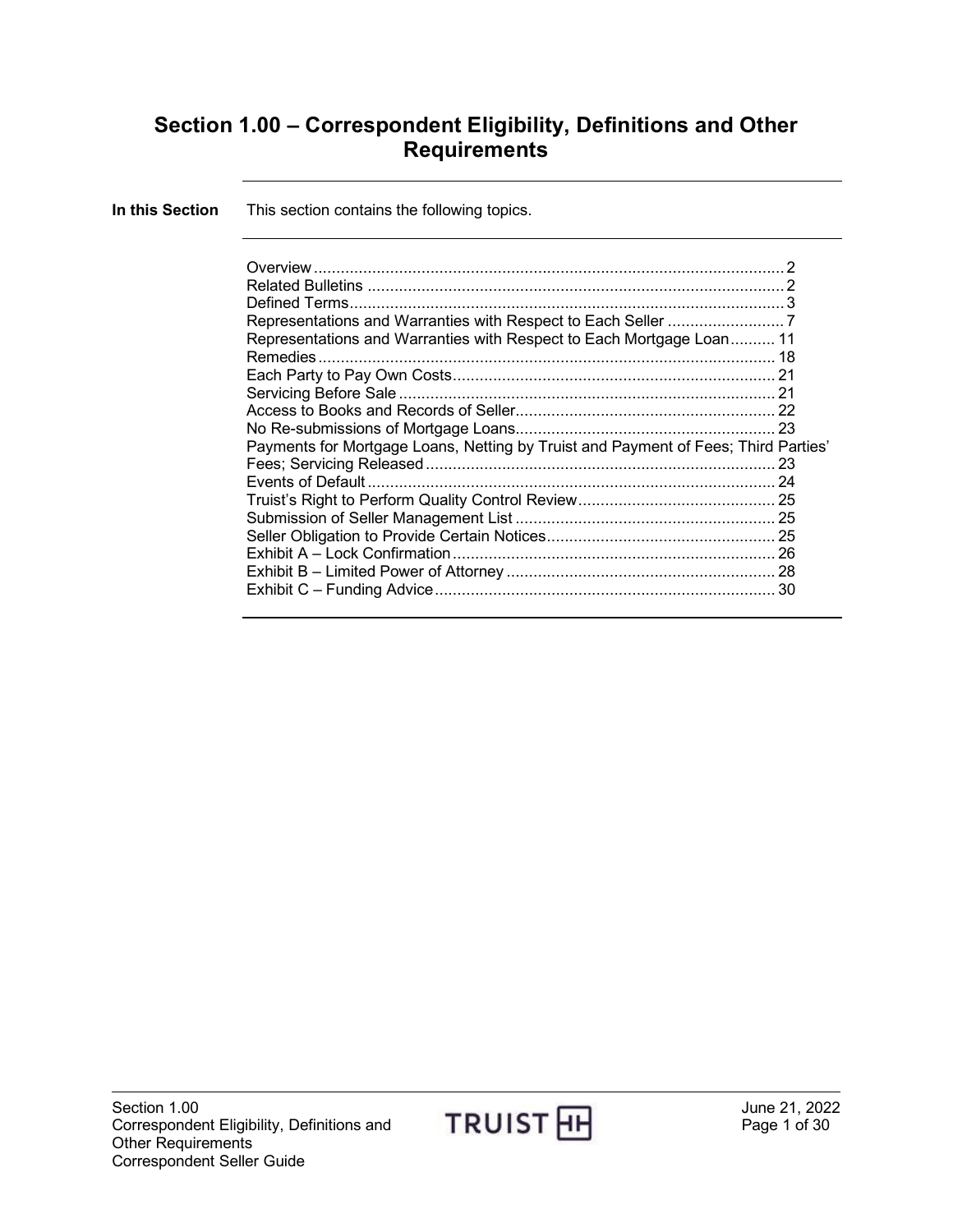<span id="page-1-0"></span>**General** This Correspondent Seller Guide sets forth, the general information, policies and procedures, terms and conditions and loan program requirements which are applicable to all loan purchase transactions between Truist Bank (Truist), and its approved correspondent lenders. With respects to loans sold to Truist, and in addition to the Correspondent Loan Purchase Agreement and any other legal agreements between Truist, and the correspondent lender, each correspondent lender is bound by all provisions of this Guide.

#### <span id="page-1-1"></span>**Related Bulletins**

**General** Related bulletins are provided below in PDF format. To view the list of published bulletins, select the applicable year below.

- [2022](http://www.truistsellerguide.com/manual/cor/bulletins/related%20bulletins/2022/CAgreement2022.pdf)
- [2021](http://www.truistsellerguide.com/manual/cor/bulletins/related%20bulletins/2021/CAgreement2021.pdf)
- [2020](http://www.truistsellerguide.com/manual/cor/bulletins/related%20bulletins/2020/CAgreement2020.pdf)
- [2018](http://www.truistsellerguide.com/manual/cor/bulletins/related%20bulletins/2018/CAgreement2018.pdf)

**Note:** No bulletins were published in 2019.

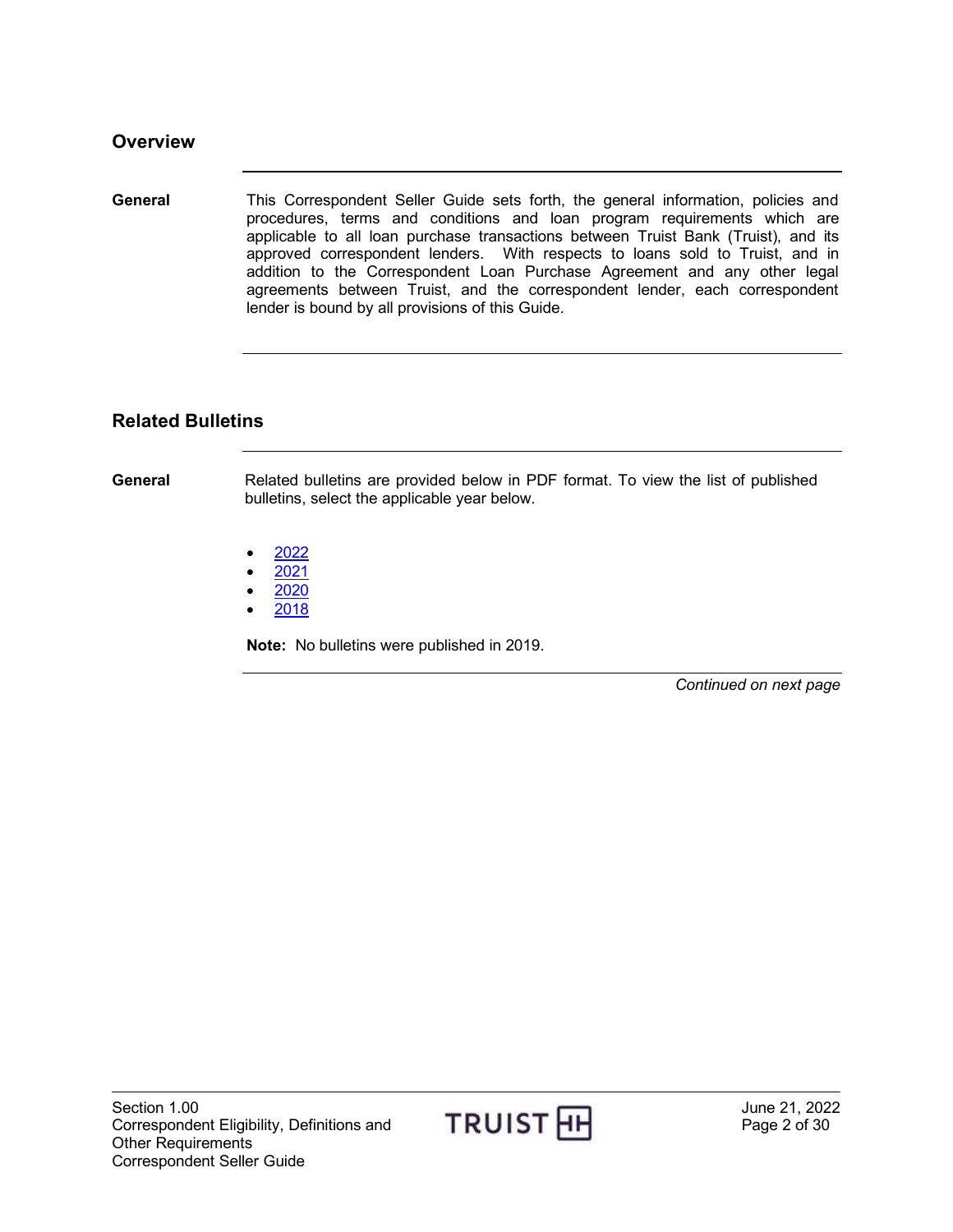<span id="page-2-0"></span>

| General | Agreement means the Correspondent Loan Purchase Agreement between Seller<br>and Truist together with the Seller Guide and Program Documents and any other materials<br>incorporated into the Agreement pursuant to the terms of the Agreement and all exhibits,<br>schedules, amendments and supplements to the Agreement.<br>Annual Certification means a review by Truist of Seller's ability to continue to be<br>an Approved Seller, requiring delivery of information requested by Truist in its sole<br>discretion, including data to evaluate delinquencies, quality control errors, billings that are<br>aged, characteristics of originations or servicing, and, if applicable, FHA-related data.                                                                                                                                                                                                                                                                                                                                                                                                                                                                                                                                                                                                                                                                                                                                                                                                                                                                                                                                                                          |  |  |  |  |  |
|---------|-------------------------------------------------------------------------------------------------------------------------------------------------------------------------------------------------------------------------------------------------------------------------------------------------------------------------------------------------------------------------------------------------------------------------------------------------------------------------------------------------------------------------------------------------------------------------------------------------------------------------------------------------------------------------------------------------------------------------------------------------------------------------------------------------------------------------------------------------------------------------------------------------------------------------------------------------------------------------------------------------------------------------------------------------------------------------------------------------------------------------------------------------------------------------------------------------------------------------------------------------------------------------------------------------------------------------------------------------------------------------------------------------------------------------------------------------------------------------------------------------------------------------------------------------------------------------------------------------------------------------------------------------------------------------------------|--|--|--|--|--|
|         |                                                                                                                                                                                                                                                                                                                                                                                                                                                                                                                                                                                                                                                                                                                                                                                                                                                                                                                                                                                                                                                                                                                                                                                                                                                                                                                                                                                                                                                                                                                                                                                                                                                                                     |  |  |  |  |  |
|         | Applicable Law means all applicable federal, state or local statutes, laws,<br>ordinances, rules and regulations and any other applicable requirements and guidance of any<br>government or agency or instrumentality thereof, including, but not limited to, the Consumer<br>Financial Protection Bureau (CFPB), the Federal Housing Administration (FHA), and the<br>Department of Housing and Urban Development (HUD), as such may be amended, modified<br>or supplemented from time to time, and applicable judicial and administrative judgments,<br>orders, stipulations, awards, writs, and injunctions.                                                                                                                                                                                                                                                                                                                                                                                                                                                                                                                                                                                                                                                                                                                                                                                                                                                                                                                                                                                                                                                                     |  |  |  |  |  |
|         | Approved Seller means an entity meeting the requirements below, that has<br>received written approval from Truist, and that has met its Annual Certification requirements<br>and not received a notification of termination from Truist:<br>1. The principal business purpose is the origination and selling of residential<br>mortgage loans for a period of time satisfactory to Truist<br>Demonstrated ability and adequate staff and facilities to originate, process,<br>2.<br>underwrite, close, sell and qualify mortgage loans satisfactory to Truist<br>Demonstrated ability and adequate staff and facilities to service mortgage loans<br>3.<br>satisfactory to Truist<br>Adjusted net worth, set forth in audited financial reports, of the two most recent<br>4.<br>fiscal years and quarter satisfactory to Truist<br>Adequate rating by an independent financial institution ratings service<br>5.<br>satisfactory to Truist<br>If applicable, HUD eligible and HUD approved and HUD compare ratio<br>6.<br>satisfactory to Truist<br>7. Warehouse lenders satisfactory to Truist<br>8. Background checks and reviews satisfactory to Truist<br>Insurance related to errors and omissions, fidelity bond satisfactory to Truist<br>9.<br>10. Demonstrate due organization, valid existence, proper and current licensure, due<br>authority for all business satisfactory to Truist<br>11. Demonstrated compliance policy and procedures satisfactory to Truist<br>12. Demonstrated quality control functions satisfactory to Truist including internal<br>audit and management control systems, quality control plan, monitoring of<br>vendors and service providers |  |  |  |  |  |
|         | Continued on next page                                                                                                                                                                                                                                                                                                                                                                                                                                                                                                                                                                                                                                                                                                                                                                                                                                                                                                                                                                                                                                                                                                                                                                                                                                                                                                                                                                                                                                                                                                                                                                                                                                                              |  |  |  |  |  |
|         |                                                                                                                                                                                                                                                                                                                                                                                                                                                                                                                                                                                                                                                                                                                                                                                                                                                                                                                                                                                                                                                                                                                                                                                                                                                                                                                                                                                                                                                                                                                                                                                                                                                                                     |  |  |  |  |  |

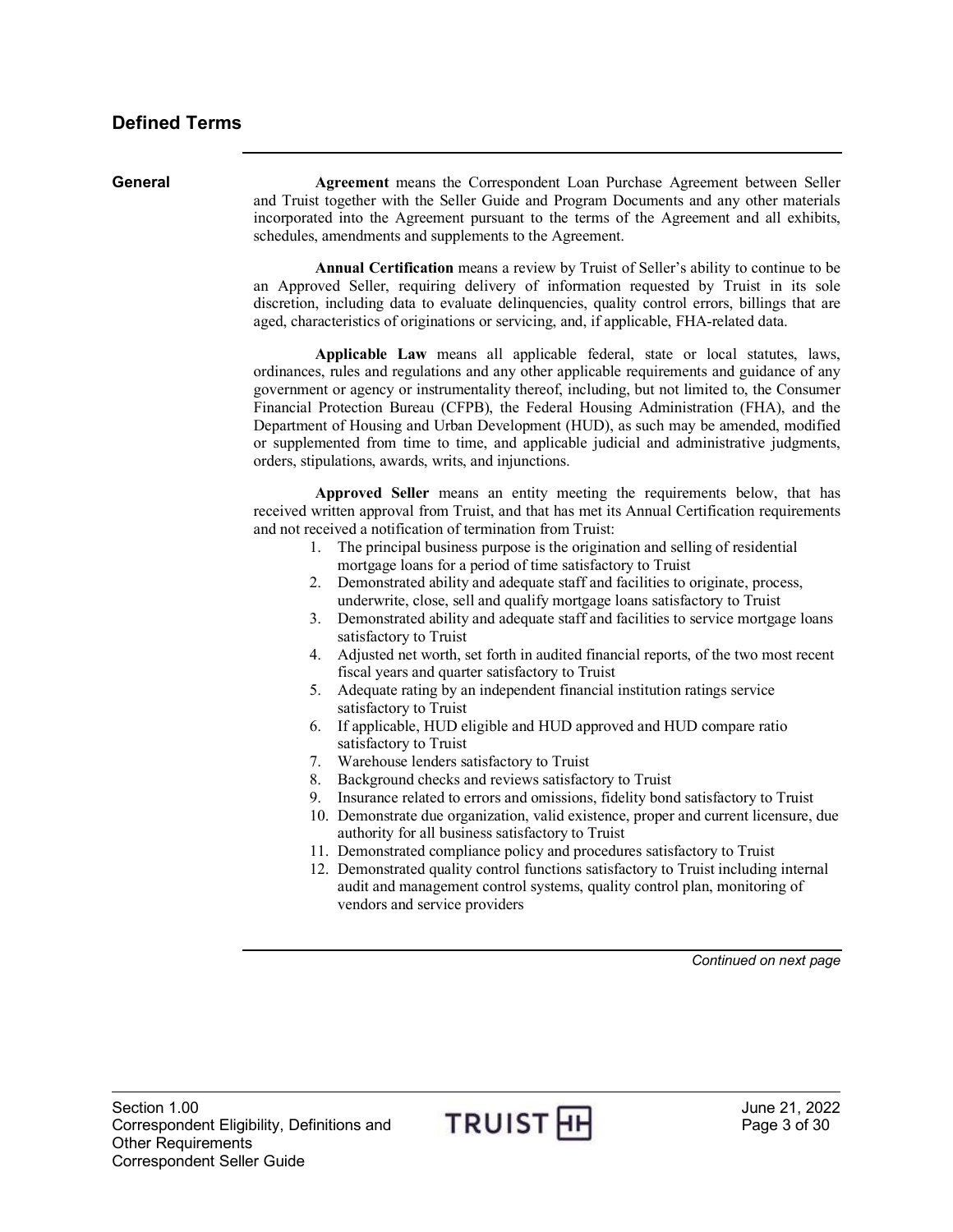# General,<br>(continued)

**Business Day** means any day other than a Saturday, Sunday or a day on which banking and savings and loan institutions in the Commonwealth of Virginia are authorized or obligated by law or executive order to be closed unless such day is required to be counted pursuant to Applicable Law.

**Accepted Servicing Practices** means those mortgage servicing practices (including collection practices and procedures) of prudent mortgage banking institutions which service mortgage loans of the same type as such Mortgage Loan in the jurisdiction where the related Mortgaged Property is located, and which are in accordance with (i) accepted mortgage servicing practices of prudent lending institutions, (ii) the Fannie Mae Guides, as amended from time to time, (iii) the terms of the Mortgage Loan documents and (iv) Applicable Law.

**Early Payment Default** means a Mortgage Loan for which the borrower, within the first four (4) months following the Purchase Date, fails to pay all or any part of the monthly installment of principal and interest due on a Note, or the escrows or other amounts required to be paid under the terms of the Mortgage after any such amount is due, which nonpayment continues for a period of 90 days.

**Fannie Mae or FNMA** means the Federal National Mortgage Association, or any successor thereto.

**First Payment Default** means a Mortgage Loan for which the borrower, within the first sixty (60) days after the first date such amount is due, fails to pay all or part of the first monthly installment of principal and interest due on a Note or the escrows or other amounts required to be paid under the terms of a Mortgage after the first date any such amount is due.

**Funding Advice** means a written statement from Truist to Seller in the form of the document provided in Exhibit C.

**Freddie Mac or FHLMC** means the Federal Home Loan Mortgage Corporation, or any successor thereto.

**Lock Confirmation** means a written communication by Truist to Seller of certain data in the form of the document provided in Exhibit A. Notwithstanding any Lock Confirmation or other document that has been exchanged between the parties, until Purchase Date, Truist reserves the right to decline to purchase any mortgage loan offered to Truist by Seller.

**Mortgage Loan** means any eligible residential mortgage loan sold, assigned, and transferred to Truist pursuant to a signed Correspondent Loan Purchase Agreement between Seller and Truist, including without limitation, the mortgage file, the servicing rights, monthly payments, principal prepayments, liquidation proceeds, condemnation proceeds, insurance proceeds, real estate owned disposition proceeds, escrows, the Mortgage Note, the Mortgage, all applicable insurance policies and all other rights, benefits, proceeds and obligations arising from or in connection with such mortgage loan.

**Mortgage** means the security instrument securing a Mortgage Loan with real property including, without limitation, a mortgage, a deed of trust, a deed to secure debt, a security deed or any other security instrument, together with all riders or amendments to such instrument.

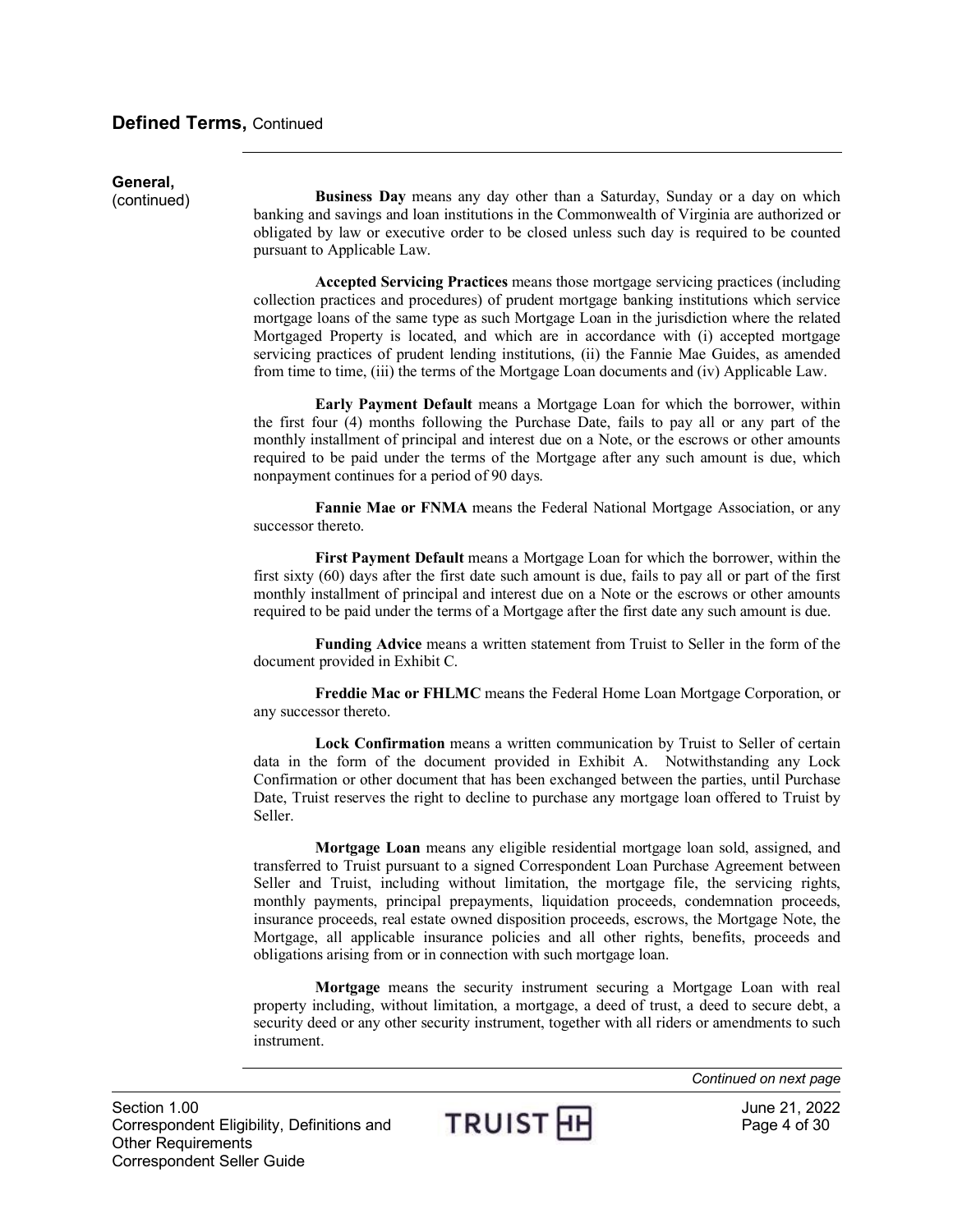# General,<br>(continued)

**Mortgage Note** or **Note** means the original, executed instrument evidencing the borrower's promise to repay the loan amount, plus interest, of the Mortgage Loan, together with all riders or amendments to such instrument.

**Mortgaged Property** means the Mortgagor's real property securing repayment of a related Mortgage Note, consisting of a fee simple interest, except for leaseholds, in a single parcel of real property improved by a residential dwelling.

**Mortgage File** means: (1) the Note, with intervening assignments, and endorsed to Truist Bank.; (2) if a guarantee was executed in connection with the Mortgage Note, a copy of such guarantee; (3) the Mortgage, with evidence of recording or a certified copy of the recorded mortgage; (4) all intervening assignments with evidence of recording or copies of same, or, if registered in MERS, an assignment in MERS to Truist (5) the original or a copy of mortgage title insurance policy; (6) if assumed, a copy of the assumption agreement; (7) if applicable, the originals or copies of any extension, release, or written modification; (8) if anyone has signed any such document on behalf of another, an original or copy of the power of attorney; (9) the original of any security agreement, chattel mortgage or equivalent document executed in connection with the Mortgage Loan; (10) the residential loan application; (11) an accurate and final Mortgage Loan closing document required by the Real Estate Settlement Procedures Act and/or Truth In Lending Act; (12) if required, verification of employment and income; (13) verification of acceptable evidence of source and amount of down payment; (14) credit report on Mortgagor, in a form acceptable to Fannie Mae or Freddie Mac; (15) residential appraisal report; (16) photograph of the Mortgaged Property; (17) survey of the Mortgaged Property, unless a survey is not required by the title insurer; (18) copy of each instrument necessary to complete identification of any exception set forth in the exception schedule in the title policy, i.e., map or plat, restrictions, easements, home owner association declarations, etc.; (19) if applicable, termite report, structural engineer's report, water potability and septic certification; (20) if applicable, sales contract; (21) the related Form 1008 (underwriter transmittal form); (22) a copy of any hazard insurance policy, including any flood insurance policy, related to the Mortgaged Property, including the declaration pages related to any such insurance policy; (23) if applicable, a copy of the certificate of occupancy for the related Mortgaged Property; (24) verification of Mortgagor's compliance with the applicable underwriting guidelines, including reasonable, documented compensating factors, as applicable.

**Post-Closing Document** means the original of any items required to be in a Mortgage File that may be delivered post-closing pursuant to the Seller Guide.

**Power of Attorney** means a limited power of attorney in the form of the document provided in Exhibit B.

**Purchase Date** means the date on which Truist purchases all right, title, and interest in the Mortgage Loan from Seller and pays Seller for such Mortgage Loan.

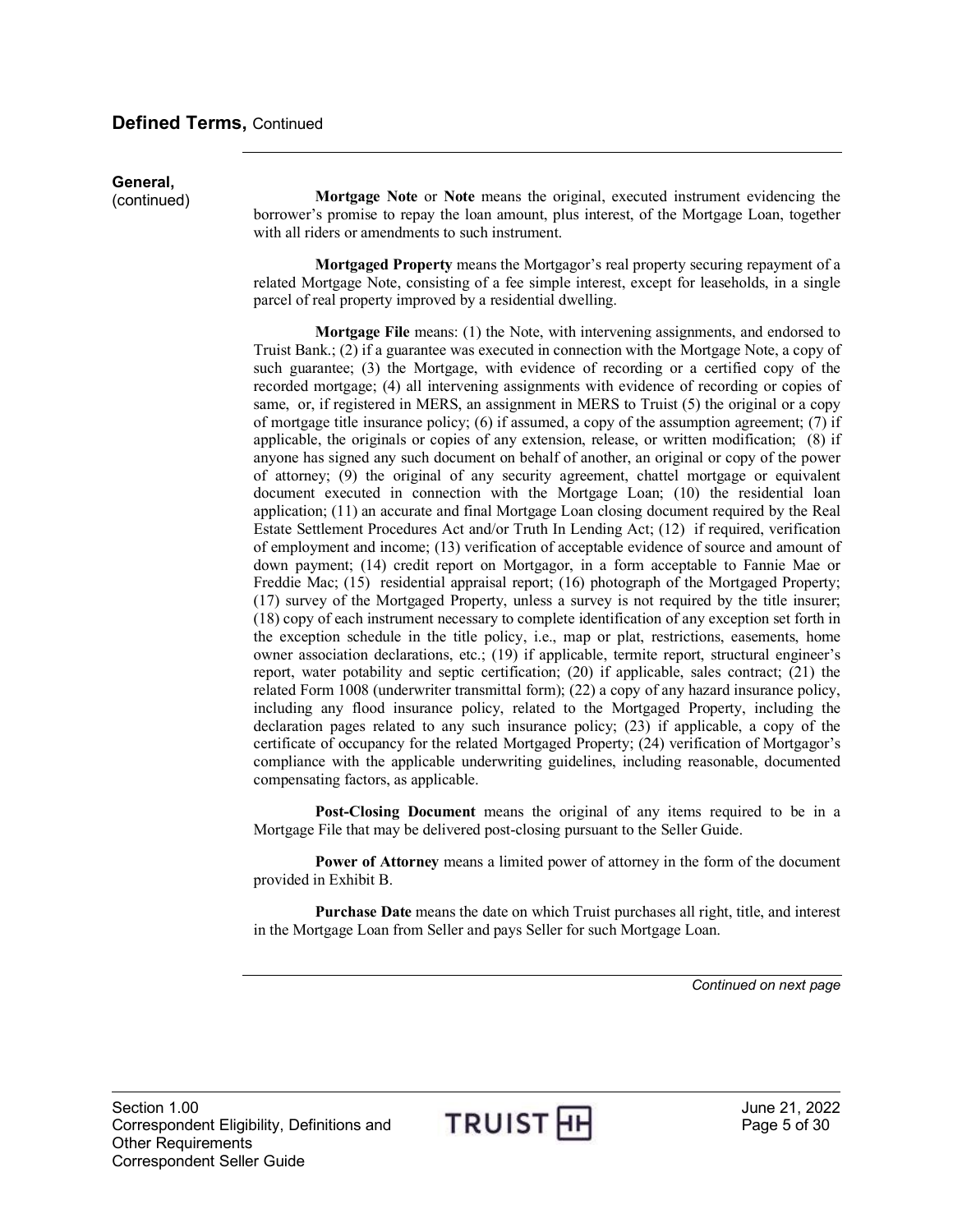#### **Defined Terms,** Continued

# General,<br>(continued)

Repurchase Price means the Purchase Price paid by Truist to Seller on the related Purchase Date plus (a) any advances paid by Truist related to such Mortgage Loan, and (b) any interest or other amounts paid to any party related to the Mortgage Loan or the servicing of such Mortgage Loan less any recovery actually received by Truist from the borrower and the sale of the Mortgaged Property.

**Servicing Release Premium** means the amount paid by Truist to Seller for the sale of the servicing rights related to a Mortgage Loan as reflected on the Funding Advice.

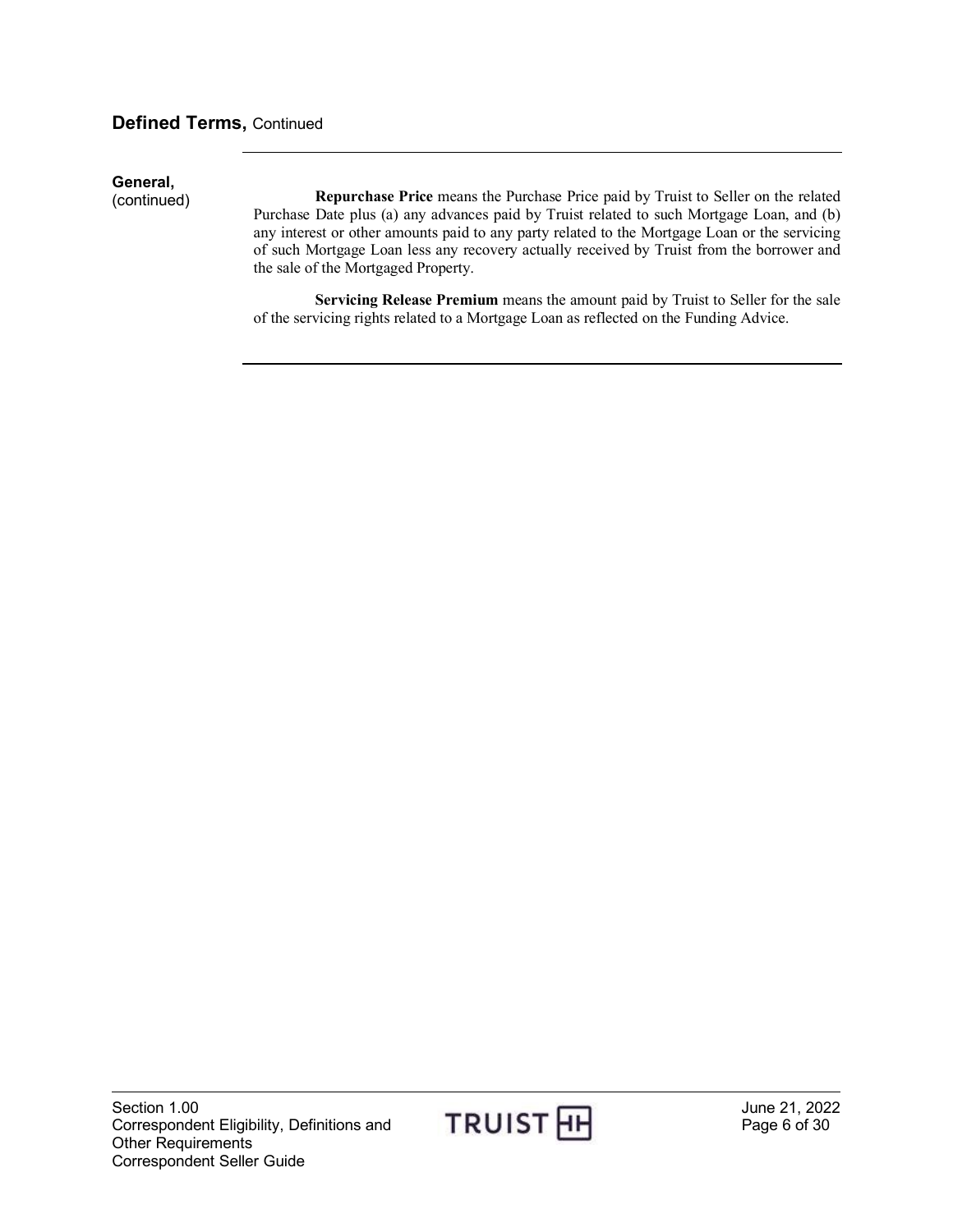#### <span id="page-6-0"></span>**Representations and Warranties with Respect to Each Seller**

**General** The Seller, hereby represents, warrants, and covenants to Truist that, as of the Effective Date of its Agreement and as to each Purchase Date:

- *(a) Due Organization.* The Seller is and shall continue to be duly organized, validly existing, and in good standing under the laws of the United States, and under the laws of each state in which the Seller is incorporated, chartered, organized, or conducting business. The Seller, and its applicable employees, officers, agents, third party originators, and assignees of Seller: (a) have and shall have all federal, state, and local licenses, registrations, and certifications necessary or convenient to carry on its business, (b) are and shall continue to be licensed, qualified, and in good standing under the laws of the United States and each state where a Mortgaged Property and/or a borrower is located, as applicable, (c) will remain in good standing with state and federal authorities to the extent necessary to ensure enforceability of all Mortgage Loans, (d) have written policies and procedures in place to ensure compliance of Seller, its employees, officers, agents, and third party originators and Seller's assignees with all applicable licensing, registration, and related disclosure and record retention requirements at the entity level and at the individual level, and (e) have not taken into account any de minimus licensing or registration exemptions to deliver Mortgage Loans to Truist. The Seller has disclosed, unless prohibited by applicable law or regulation, to Truist all reports, actions, and sanctions, and any unresolved findings of any agency, court, or instrumentality with oversight or authority over Seller within two (2) years prior to the Contract effective date. Except as previously disclosed to Truist in writing in advance, Seller is not subject to any agreement or order with or by any such agency, court, or instrumentality with oversight or authority over Seller. Seller is in compliance with any and all capital, leverage, or other financial or regulatory requirements imposed by any applicable oversight or regulatory authority. No licenses or approvals obtained by the Seller have been suspended or revoked by any court, administrative agency, arbitrator or governmental body and no proceedings are pending which might result in such suspension or revocation. No disciplinary action, enforcement action, lawsuit, administrative proceeding or similar action or proceeding by FHA, VA, FHLMC, FNMA, HUD, RD, GNMA, CFPB or state or federal authority exists or is threatened against Seller or any of the Seller's affiliated or parent companies, or against any of the directors, officers, employees, or agents of either Seller or any of Seller's affiliated or parent companies.
- *(b) Authority.* The Seller has the full power and authority to hold each Mortgage Loan, to sell each Mortgage Loan and to execute and deliver this Agreement and to perform its obligations hereunder. The execution, delivery and performance of this Agreement, the Seller Guide or the other Program Documents (including all instruments of transfer to be delivered pursuant to this Agreement) by the Seller and the consummation of the transactions contemplated hereby have been duly and validly authorized. The Agreement, including the obligations of the Seller Guide or the other Program Documents has been duly executed and delivered and constitutes the valid, legal, binding and enforceable obligation of the Seller. The Agreement and the obligations of the Seller Guide or other Program Documents: (i) constitutes the "written agreement" of the Seller, (ii) has been approved by the board of directors of Seller, the executive committee thereof or the loan committee of the Seller and such approval is reflected in the minutes of the board of directors,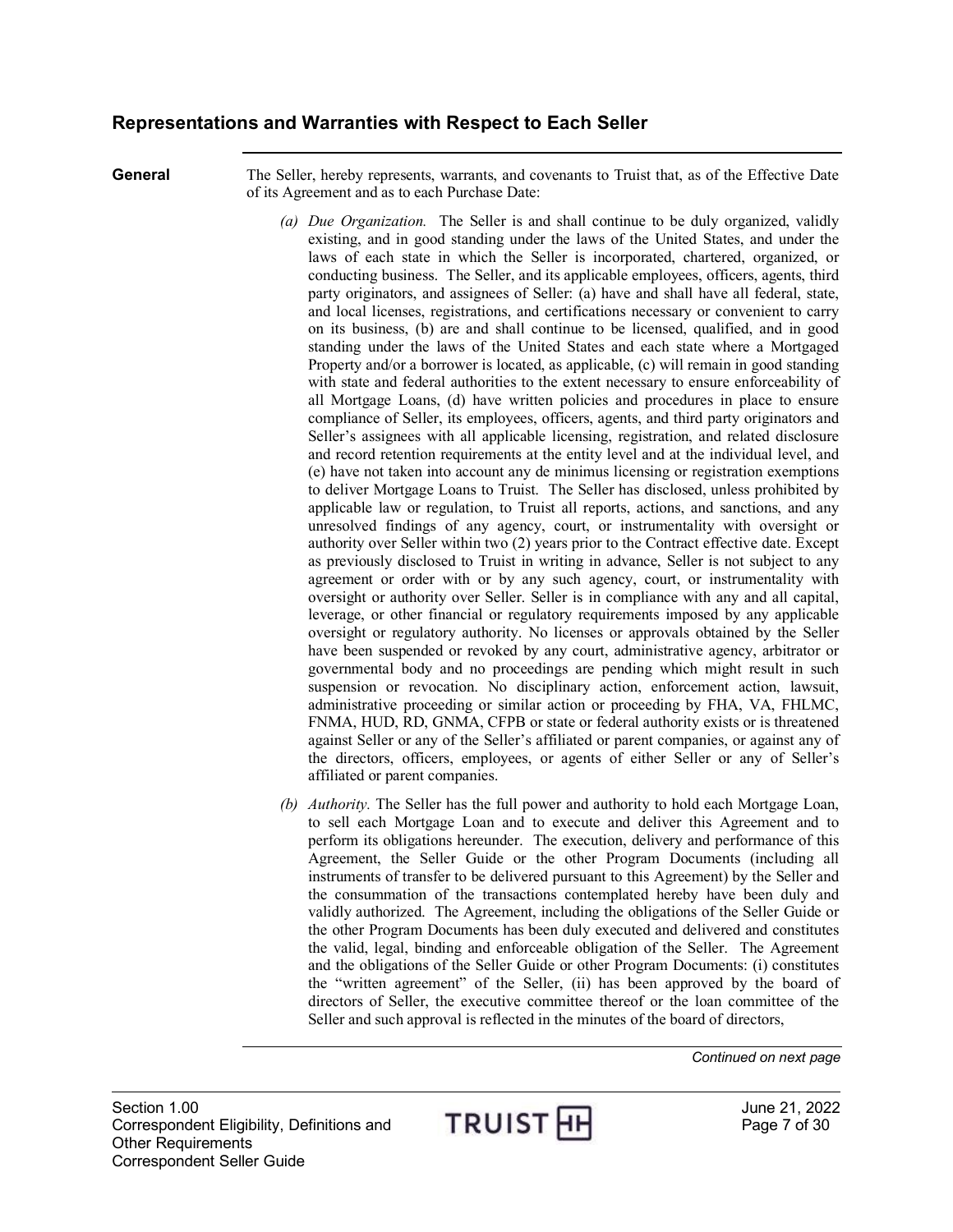**General,**  (continued) executive committee or loan committee, and (iii) will be an official record of the Seller continuously from the time of its execution. *(c) No Consent Required.* No consent, approval, authorization or order of any court or governmental agency or body is required for the execution, delivery and performance by the Seller of or compliance by the Seller with this Agreement, the Seller Guide or the other Program Documents or the sale of the Mortgage Loans as evidenced by the consummation of the transactions contemplated by this Agreement, the Seller Guide or the other Program Documents; *(d) No Litigation Pending*. There is no action, suit, proceeding, claim, investigation or litigation pending or, to the best of the Seller's knowledge, threatened, which either in any one instance or in the aggregate, if determined adversely to the Seller, would materially adversely affect the enforceability of this Agreement or the Seller's ability to perform its obligations under this Agreement, the Seller Guide or the other Program Documents. *(e) No Conflicts.* Neither the execution and delivery of this Agreement, the Seller Guide or the other Program Documents, the acquisition or origination of the Mortgage Loans by the Seller, the sale of the Mortgage Loans to Truist, the consummation of the transactions contemplated hereby, nor the fulfillment of or compliance with the terms and conditions of this Agreement, the Seller Guide or the other Program Documents, will conflict with or result in a breach of the Seller's organization documents or any agreement or instrument to which the Seller is now a party or by which it is bound, or constitute a default or result in an acceleration under any of the foregoing, or result in the violation of any law, rule, regulation, order, judgment or decree to which the Seller or its property is subject, or result in the creation or imposition of any lien, charge or encumbrance upon any of its properties. *(f) Ability to Perform.* The Seller does not believe, nor does it have any reason or cause to believe, that it cannot perform each and every covenant contained in this Agreement, the Seller Guide or the other Program Documents. *(g) Financial Statements.* The Seller has delivered to Truist financial statements as to its last two (2) complete fiscal years and the most recent quarter-end prior to the execution of this Agreement. All such financial statements fairly present the pertinent results of operations and changes in financial position for each of such

periods and the financial position at the end of each such period of the Seller and have been prepared in accordance with generally accepted accounting principles of the United States consistently applied throughout the periods involved, except as set forth in the notes thereto. There has been no change in the business, operations, financial condition, properties or assets of the Seller since the date of the Seller's financial statements that would have a material and adverse effect on its ability to perform its obligations under this Agreement, the Seller Guide or the other Program Documents.

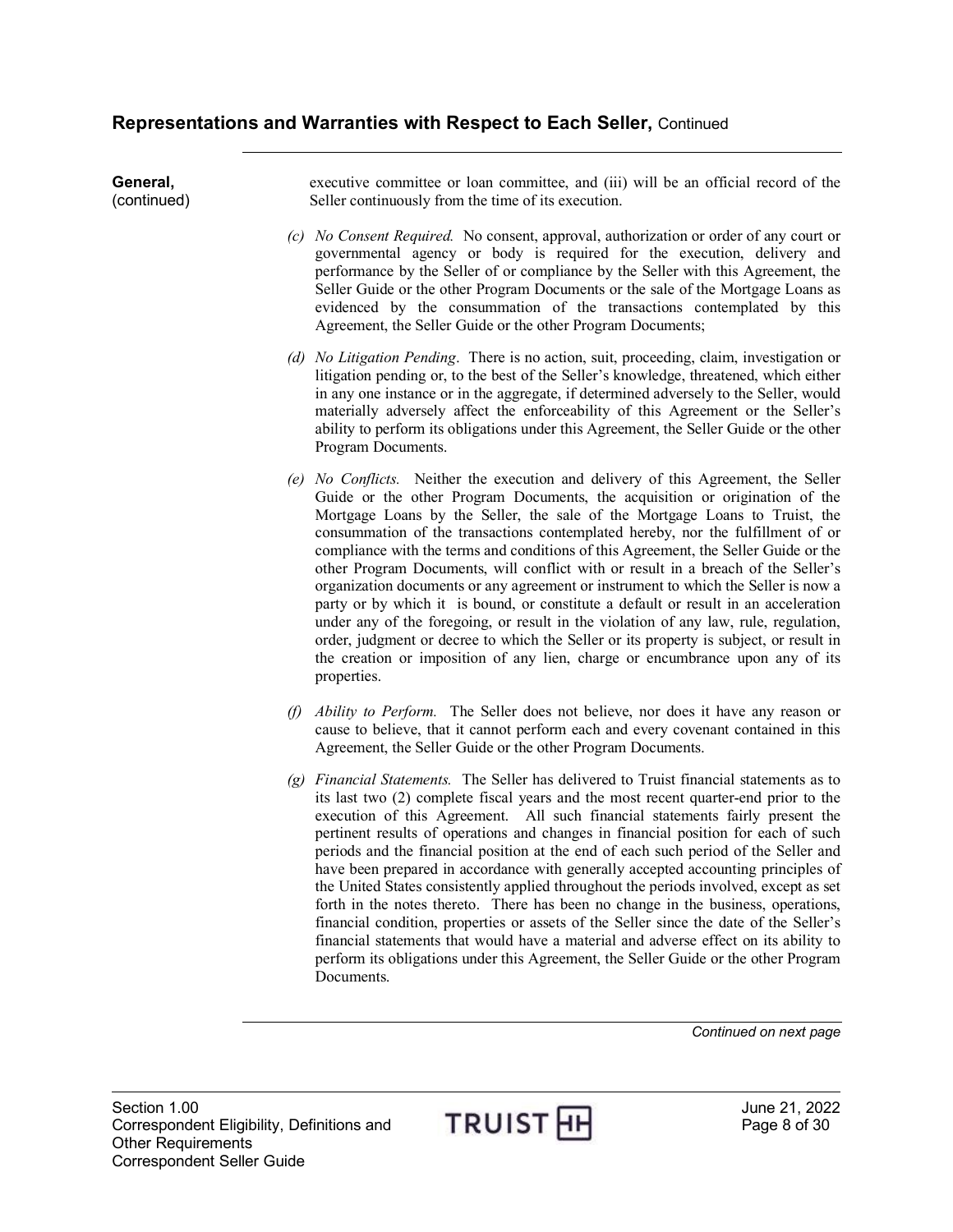#### **Representations and Warranties with Respect to Each Seller,** Continued

**General,**  (continued) *(h) No Insolvency; Ordinary Course of Business.* The Seller has not filed any petition seeking or acquiescing in any reorganization, arrangement, composition, readjustment, liquidation, dissolution or similar relief under any law relating to bankruptcy or insolvency, nor has the Seller received written notice that any such petition been filed against the Seller. The Seller is not insolvent and the consummation of the transactions contemplated by this Agreement shall not render the Seller insolvent. The Seller has now and will have as of each Purchase Date sufficient capital or net worth to meet its current obligations. The consideration received by the Seller upon the sale of the Mortgage Loans under this Agreement constitutes fair consideration and reasonably equivalent value for the Mortgage Loans, bargained for and arrived at through arm's length negotiations by and between the Seller and Truist. The Seller has entered into this Agreement and consummated the transactions contemplated hereunder in the ordinary course of business and not with an intent to hinder, delay or defraud any creditor of the Seller or any of its affiliates. The transfer, assignment and conveyance of the Mortgage Loans is not subject to the bulk transfer or any similar statutory provisions in effect in any jurisdiction.

*(i) No Untrue Information*. Neither this Agreement nor any information, statement, tape, diskette, report, form, or other document or materials furnished or to be furnished by or on behalf of the Seller pursuant to this Agreement, the Seller Guide or the other Program Documents or the transactions contemplated therein contains or will contain any untrue statement of fact or omits or will omit to state a fact necessary to make the statements contained herein or therein not misleading;

- *(j) Third Party Compliance*. When a person or entity originates a loan on Seller's behalf, originates a loan on its own behalf and then sells it to Seller, or performs any acts for the Seller which the Program Documents or this Contract requires Seller to perform, such person or entity has complied with all applicable requirements of the Program Documents and this Contract with respect to such Mortgage Loan. All parties that have had any interest in a Mortgage Loan are in compliance with Applicable Laws. No third party originator that originated a Mortgage Loan was on the exclusionary list of Truist.
- *(k) Sale Treatment.* The disposition of the Mortgage Loans shall be treated as a sale on the books and records of the Seller. The Seller has determined that the disposition of the Mortgage Loans pursuant to this Agreement will be afforded sale treatment for accounting and tax purposes. The Seller shall maintain records which shall reflect Truist's ownership of each Mortgage Loan.
- *(l) Securities Laws*. The offer, issuance, sale, delivery of the Mortgage Loans under the circumstances contemplated in the Contract and Program Documents constitute exempt transactions under both the Security Act of 1933 and any state securities laws and no registration of the Mortgage Loans is required under either or any other Applicable Laws.

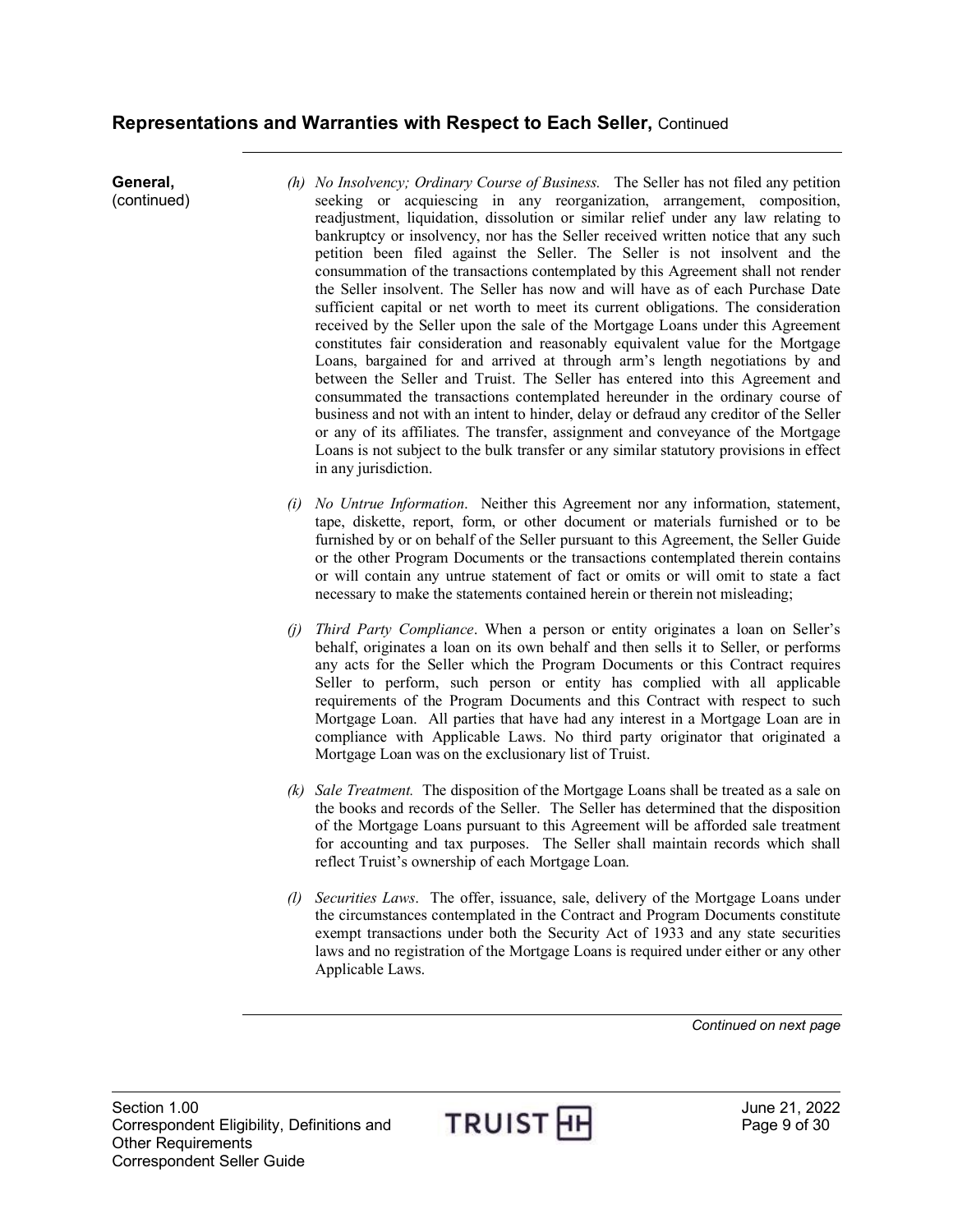#### **Representations and Warranties with Respect to Each Seller,** Continued

**General,**  (continued)

- *(m)* Seller has in place, in-force errors and omissions, fidelity bond and general liability insurance policies; providing coverage in such amounts as may be required from to time by Truist at its sole discretion.
- *(n)* Seller has submitted to Truist and maintains a current and accurate list of its senior management. Seller shall notify Truist in writing promptly, but no later than 3 Business Days after, of any changes to senior management. Seller shall notify Truist in writing 30 days prior to any intended changes to: (a) Seller's name or any name under which the Seller does business; or (b) any acquisition of control of the Seller (or any parent company of the Seller) or any merger involving Seller (or any parent company of Seller).

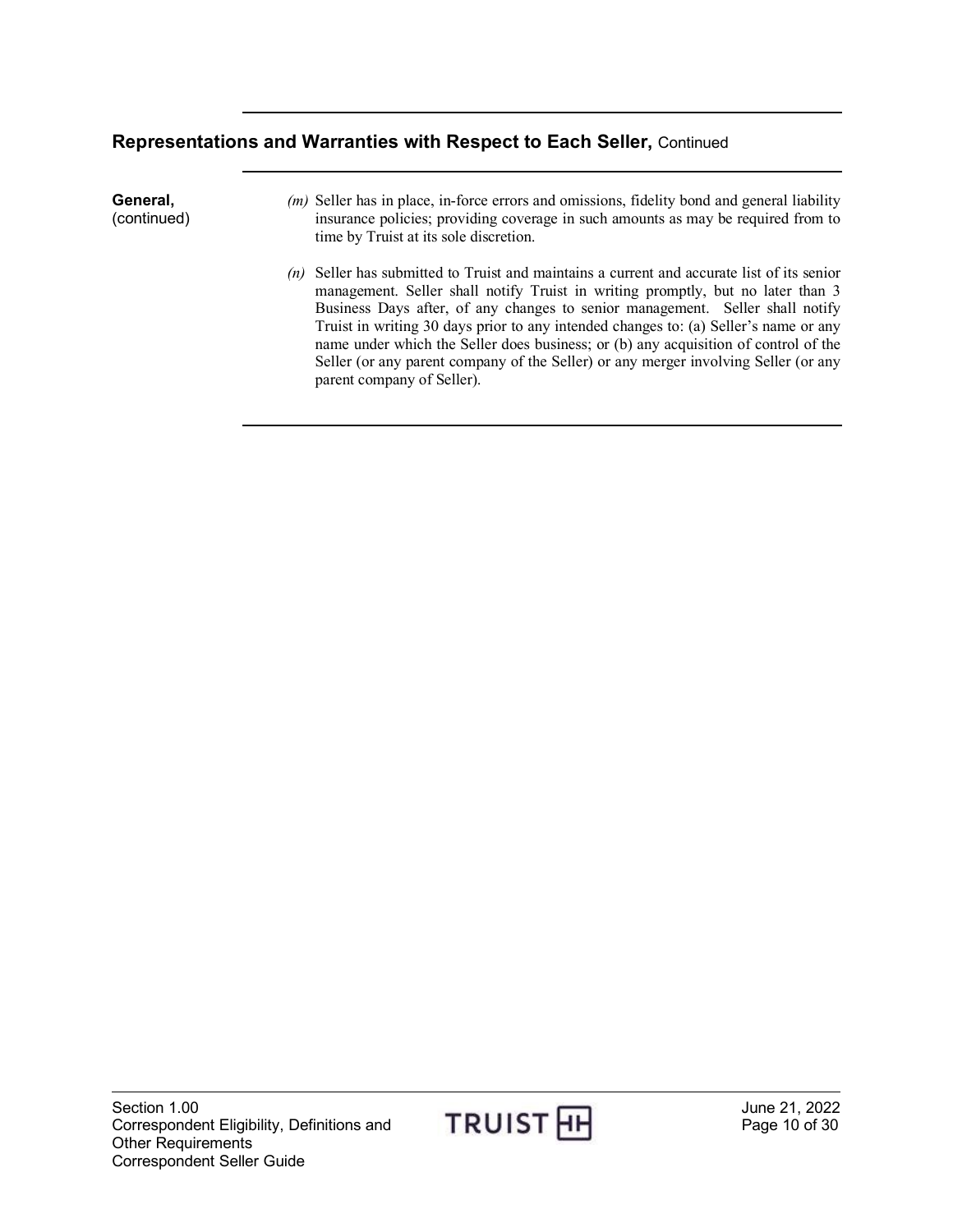<span id="page-10-0"></span>**General** The Seller, with respect to Mortgage Loans sold by it, hereby represents, warrants, and covenants to Truist that, as to each Mortgage Loan and as of the related Purchase Date:

- *(a)* Compliance with Seller Guide and Applicable Laws. (1) The origination, underwriting, processing, and closing practices used by the Seller and all other parties which have had any interest in the Mortgage Loan, whether as mortgagee, assignee, pledgee or otherwise, are (and, during the period in which they held and disposed of such interest, were), legal, in compliance with Applicable Law, executive orders, this Agreement, the Guide, the Program Documents and all other requirements customary in the origination, underwriting, processing, and closing of mortgage loans in the jurisdiction where the Mortgaged Property is located; and (2) the collection and servicing practices used by the Seller, as servicer, or any prior servicer with respect to each Mortgage Loan, have been in all respects legal, in compliance with all Applicable Law, executive orders, this Agreement, the Guide, the Program Documents and customary in the mortgage origination and servicing industry and the collection and the servicing practices used by the Seller, as servicer, or any prior servicer, have been consistent with all Applicable Laws, Accepted Servicing Practices and the applicable Mortgage Note. The Mortgagor has received all disclosure materials required by Applicable Law with respect to the making of mortgage loans of the same type as the Mortgage Loan and rescission materials required by Applicable Law if the Mortgage Loan is a Refinanced Mortgage Loan and has acknowledged receipt of such materials to the extent required by Applicable Law and such documents will remain in the Mortgage File. The consummation of the transactions contemplated hereby will not involve the violation of Applicable Law or any other requirement to which the Seller is subject. Each Mortgage Loan, at the time it was made and, if subsequently modified, the effective date of the modification, complied with Applicable Law, including, but not limited to, all applicable predatory and abusive lending laws.
- *(b)* Mortgage Loans as Described. The information set forth in the Mortgage Loan File and any other data related to the Mortgage Loan delivered by or on behalf of the Seller to the Truist is true, correct and complete, it is consistent with the contents of the Seller's records and the Mortgage File, and is the most current information possessed by the Seller. Any seller or builder concession has been subtracted, as required elsewhere in the Seller Guide, for purposes of determining the loan-tovalue ratio and total loan-to-value ratio.
- *(c)* Ownership; No Accrued Liabilities. The Seller is the sole owner and holder of the Mortgage Loans and the indebtedness evidenced by the Mortgage Note. The Mortgage Loans, including the Mortgage Note and the Mortgage, are not assigned or pledged by the Seller and the Seller has good and marketable title thereto, and the Seller has full right to transfer and sell the Mortgage Loans to Truist free and clear of any encumbrance, participation interest, lien, equity, pledge, claim or security interest and has full right and authority subject to no interest or participation in, or agreement with any other party to sell or otherwise transfer the Mortgage Loans. Immediately following the sale of the Mortgage Loan to Truist pursuant to this Agreement, Truist will own such Mortgage Loan free and clear of any encumbrance, equity, participation interest, lien, pledge, charge, claim or security interest. There are no accrued liabilities of Seller nor of any third party

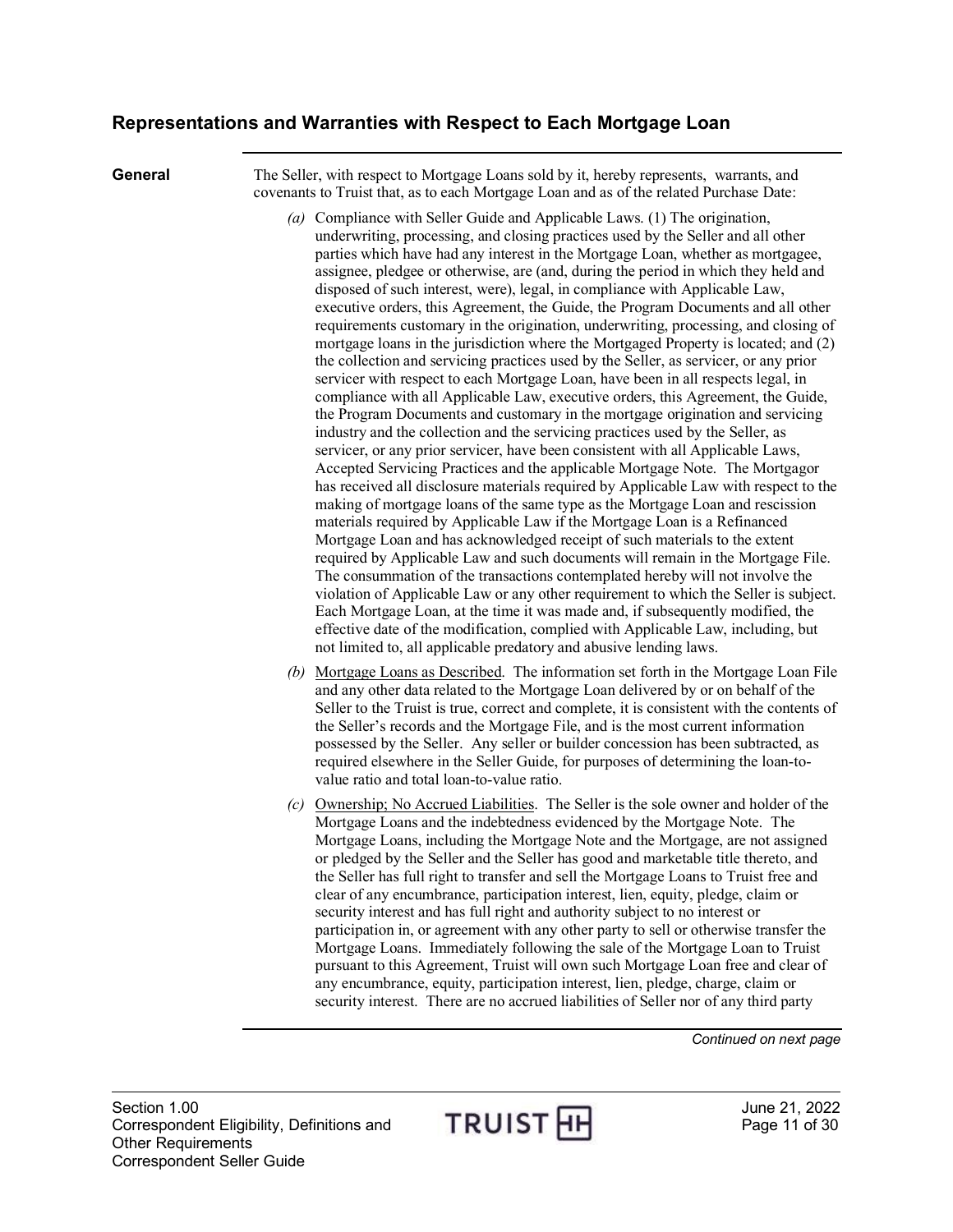| General,<br>(continued) |     | originator from whom Seller may have acquired a Mortgage Loan with respect to<br>any Mortgage Loan, nor are there any circumstances under which Truist would be<br>liable for any such accrued liability as the successor to Seller's interest in a<br>Mortgage Loan.                                                                                                                                                                                                                                                                                                                                                                                                                                                                                                                                                                                                                                                                                                                                                                                                                                                                                                                                                     |
|-------------------------|-----|---------------------------------------------------------------------------------------------------------------------------------------------------------------------------------------------------------------------------------------------------------------------------------------------------------------------------------------------------------------------------------------------------------------------------------------------------------------------------------------------------------------------------------------------------------------------------------------------------------------------------------------------------------------------------------------------------------------------------------------------------------------------------------------------------------------------------------------------------------------------------------------------------------------------------------------------------------------------------------------------------------------------------------------------------------------------------------------------------------------------------------------------------------------------------------------------------------------------------|
|                         |     | (d) Validity of Mortgage Documents. The Mortgage Note and the related Mortgage are<br>original and genuine and each is the legal, valid and binding obligation of the maker<br>thereof, enforceable in all respects in accordance with its terms except as<br>enforceability may be limited by (i) bankruptcy, insolvency, liquidation,<br>receivership, moratorium, reorganization or other similar laws affecting the<br>enforcement of the rights of creditors and (ii) general principles of equity, whether<br>enforcement is sought in a proceeding in equity or at law and the Seller has taken<br>all action necessary to transfer such rights of enforceability to Truist. All parties to<br>the Mortgage Note and the Mortgage had the legal capacity to enter into the<br>Mortgage Loan and to execute and deliver the Mortgage Note, and the Mortgage<br>Note and the Mortgage have been duly and properly executed by such parties.                                                                                                                                                                                                                                                                          |
|                         | (e) | No Fraud. No fraud, error, omission, misrepresentation, negligence or similar<br>occurrence with respect to the Mortgage Loan has taken place on the part of the<br>Seller or any party or person (including without limitation the Mortgagor and any<br>originator, correspondent, mortgage broker, appraiser, realtor, builder, developer,<br>title company, closing or settlement agent) involved in the solicitation or origination<br>of the Mortgage Loan, the determination of the value of the mortgaged property, the<br>application of any insurance in relation to such Mortgage Loan, or the sale or<br>servicing of the Mortgage Loan or Mortgaged Property prior to the Purchase Date.<br>The Seller has not made any representations to the Mortgagor that are inconsistent<br>with the Mortgage File. The Seller has reviewed all of the documents constituting<br>the Servicing File and has made such inquiries as it deems necessary to make and<br>confirm the accuracy of the representations set forth herein. Seller has not received<br>any actual or constructive notice of any identity theft, fraud, or other<br>misrepresentation in connection with such Mortgage Loan or any party thereto. |
|                         | O)  | No Satisfaction. The Mortgage is a valid and enforceable first lien on the<br>Mortgaged Property and has not been satisfied, cancelled, subordinated or<br>rescinded, in whole or in part, and the Mortgaged Property has not been released<br>from the lien of the Mortgage, in whole or in part, nor has any instrument been<br>executed that would affect any such satisfaction, cancellation, subordination,<br>rescission or release.                                                                                                                                                                                                                                                                                                                                                                                                                                                                                                                                                                                                                                                                                                                                                                                |
|                         |     | $(g)$ No Outstanding Charges. There are no defaults by the Seller, the servicer or any<br>prior servicer in complying with the terms of the Mortgage. All taxes, ground rents,<br>governmental assessments, insurance premiums, leasehold payments, water, sewer<br>and municipal charges which previously became due and owing have been paid, or<br>escrow funds have been established in an amount sufficient to pay for every such<br>escrowed item which remains unpaid and which has been assessed but is not yet<br>due and payable. None of the Seller, the servicer or any prior servicer has advanced<br>funds, or induced, solicited or knowingly received any advance from any party<br>other than the Mortgagor, directly or indirectly, for the payment of any amount due<br>under the Mortgage Loan.                                                                                                                                                                                                                                                                                                                                                                                                       |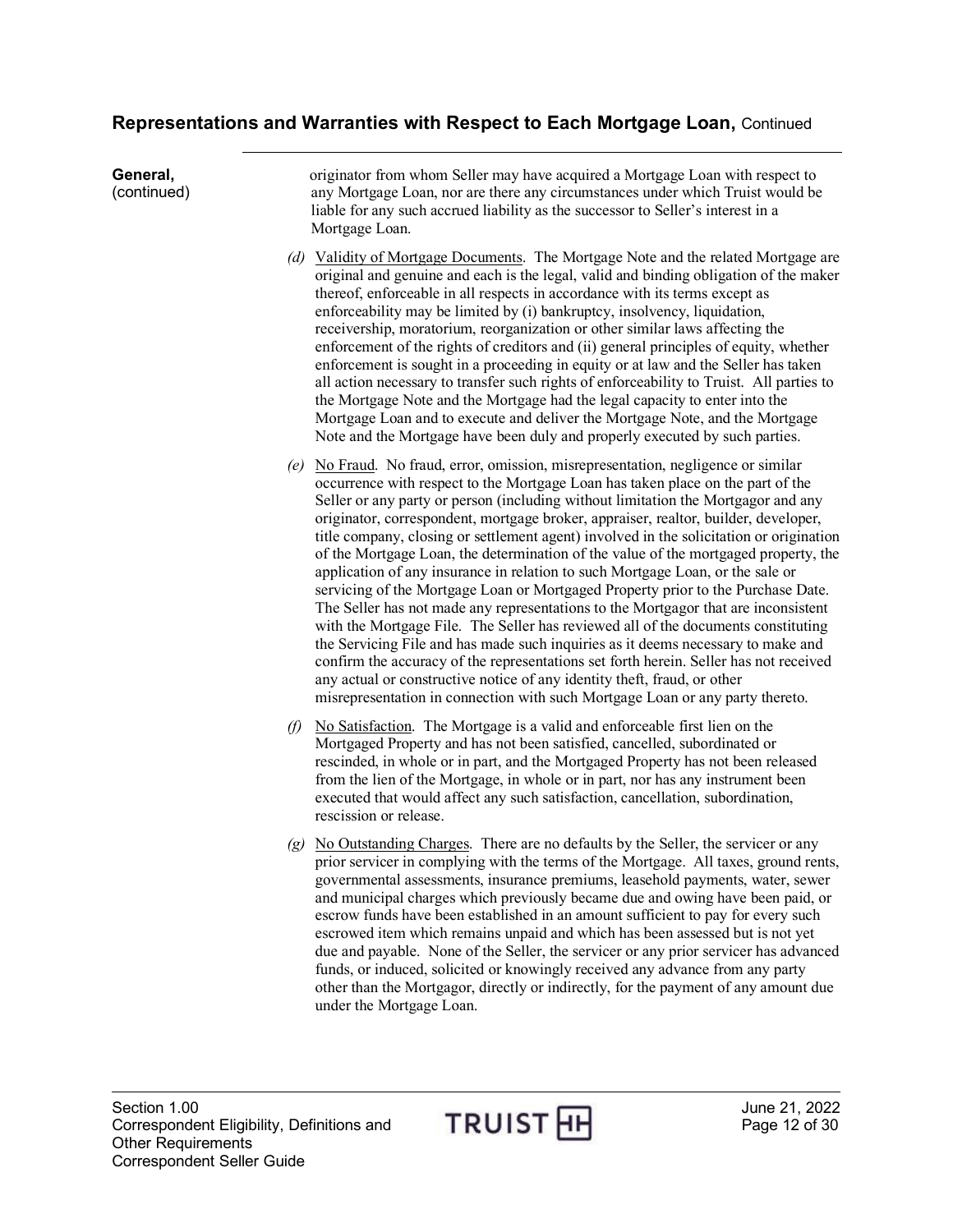**General,**  (continued) *(h)* Delinquency; No Default. All payments required to be made prior to the related Purchase Date for such Mortgage Loan under the terms of the Mortgage Note have been made. The Mortgage Loan has not been dishonored. No Mortgage Loan has been thirty (30) days or more delinquent since its origination date and, no Mortgage Loan is thirty (30) days or more delinquent on the Purchase Date. All delinquency figures are calculated and reported using the Mortgage Bankers' Association methodology. There is no default, breach, violation or event of acceleration existing under the Mortgage or the Mortgage Note and no event which, with the passage of time or with notice and the expiration of any grace or cure period, would constitute a default, breach, violation or event permitting acceleration, and neither the Seller nor the Servicer has waived any default, breach, violation or event permitting acceleration. No foreclosure action is currently threatened or has been commenced with respect to any Mortgaged Property. *(i)* No Mechanics' Liens. There are no mechanics', materialmen's or similar liens or claims filed for work, labor or material (and no rights are outstanding that under law could give rise to such lien) affecting the related Mortgaged Property which are or may be liens prior to, or equal or coordinate with, the lien of the related Mortgage. *(j)* No Litigation. There is no litigation, proceeding, governmental investigation or class action lawsuit existing or pending or to the knowledge of Seller threatened, or any order, injunction, decree or settlement agreement outstanding, relating to or arising out of the Mortgage Loan, nor does Seller know of any basis for any such litigation, proceeding, governmental investigation or class action lawsuit. *(k)* Full Disbursement of Proceeds. The proceeds of the Mortgage Loan have been fully disbursed to or for the account of the Mortgagor. There is no obligation for the Mortgagee to advance additional funds thereunder. Any and all requirements as to completion of any on site or off-site improvement and as to disbursements of any escrow funds therefor have been complied with. All costs, fees and expenses incurred in making or closing the Mortgage Loan and the recording of the Mortgage have been paid. The Mortgagor is not entitled to any refund of any amounts paid or due to the Mortgagee pursuant to the Mortgage Note or Mortgage. *(l)* Customary Provisions. The Mortgage and related Mortgage Note contain customary and enforceable provisions such as to render the rights and remedies of the holder thereof adequate for the realization against the Mortgaged Property of the benefits of the security provided thereby, including (i) in the case of a Mortgage designated as a deed of trust by trustee's sale, and (ii) otherwise by judicial foreclosure. There is no homestead or other exemption or other right available to the Mortgagor or any other person, or restriction on the Seller or any other person, including without limitation, any federal, state or local, law, ordinance, decree, regulation, guidance, attorney general action, or other pronouncement, whether temporary or permanent in nature, that would interfere with, restrict or delay, either (y) the ability of the Seller, Truist or any servicer or any successor servicer to sell the related Mortgaged Property at a trustee's sale or otherwise, or (z) the ability of the Seller, Truist or any servicer or any successor servicer to foreclose on the related Mortgage. The Mortgage Note and Mortgage are on forms acceptable to Fannie Mae or Freddie Mac.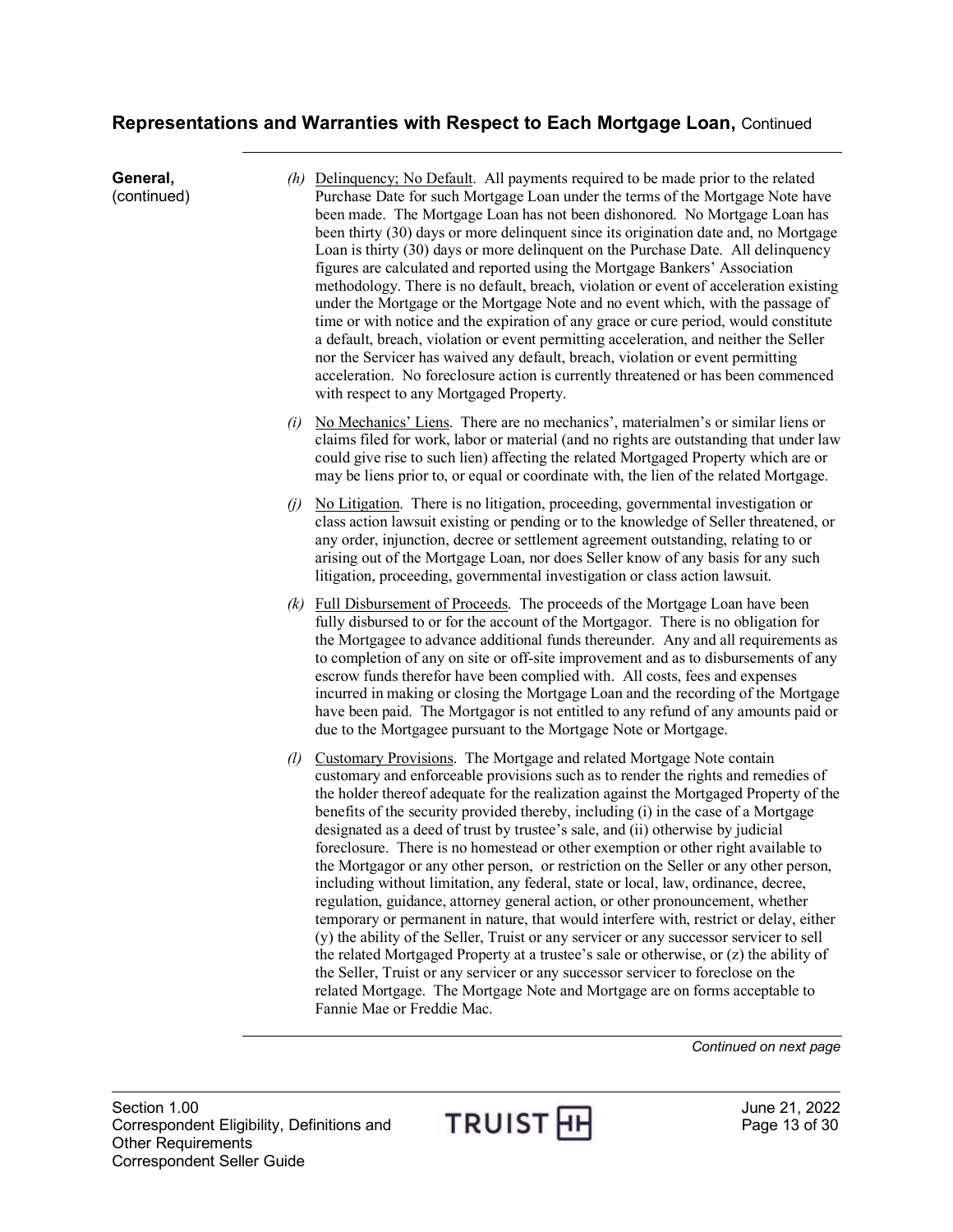(continued) *(m)* Qualified Mortgage. Each Mortgage Loan is a "qualified mortgage" within Section 860G(a)(3) of the Internal Revenue Code. *(n)* No Defenses. No Mortgage Note or Mortgage are subject to any right of rescission, set-off, counterclaim or defense, including, without limitation, the defense of usury, nor will the operation of any of the terms of the Mortgage Note and the Mortgage, or the exercise of any right thereunder, render either the Mortgage Note or the Mortgage unenforceable, in whole or in part, or subject to any right of rescission, set-off, counterclaim or defense, including, without limitation, the defense of usury, and no such right of rescission, set-off, counterclaim or defense has been asserted with respect thereto. *(o)* Higher Cost Products. No Mortgagor was encouraged or required to select a Mortgage Loan product offered by the Mortgage Loan's originator which is a higher cost product designed for less creditworthy Mortgagors, unless at the time of the Mortgage Loan's origination, such Mortgagor did not qualify, taking into account credit history and debt-to-income ratios, for a lower-cost credit product then offered by the Mortgage Loan's originator or any affiliate thereof. *(p)* Mortgaged Property Undamaged; No Condemnation Proceedings. There is no proceeding pending or threatened for the total or partial condemnation of the Mortgaged Property and such property is in good repair and is undamaged by waste, water, fire, earthquake or earth movement, windstorm, flood, tornado or other casualty, so as to affect adversely the value of the Mortgaged Property as

security for the Mortgage Loan or the use for which the premises were intended. Each Mortgaged Property is in substantially the same condition it was at the time the most recent Appraised Value was obtained. The Mortgaged Property has not been damaged so as to adversely and materially affect its value and is otherwise in good repair. There are no proceedings pending for the partial or total condemnation of the Mortgaged Property. The Mortgaged Property and the surrounding area are not located in an area that has been designated a disaster-affected area by the Federal Emergency Management Agency or, if located in such an area, there is no damage to the Mortgaged Property and other requirements of the Seller Guide have been met.

- *(q)* Occupancy of the Mortgaged Property. The Mortgaged Property is lawfully occupied under Applicable Law.
- *(r)* Location of Improvements; No Encroachments. The Mortgaged Property consists of a fee simple estate in real property except for leaseholds. All improvements subject to the Mortgage which were considered in determining the Appraised Value of the Mortgaged Property lie wholly within the boundaries and building restriction lines of the Mortgaged Property (and wholly within the project with respect to a condominium unit). No improvements on adjoining properties encroach upon the Mortgaged Property except those which are insured against by the title insurance policy. All improvements on the Mortgaged Property comply with all applicable zoning and subdivision laws and ordinances. Neither the Seller nor its servicer has received notice from the Mortgagor, any governmental authority, or any other person of any noncompliance with any use or occupancy law, ordinance, regulation, standard, license, or certificate with respect to the Mortgaged Property.

**General,**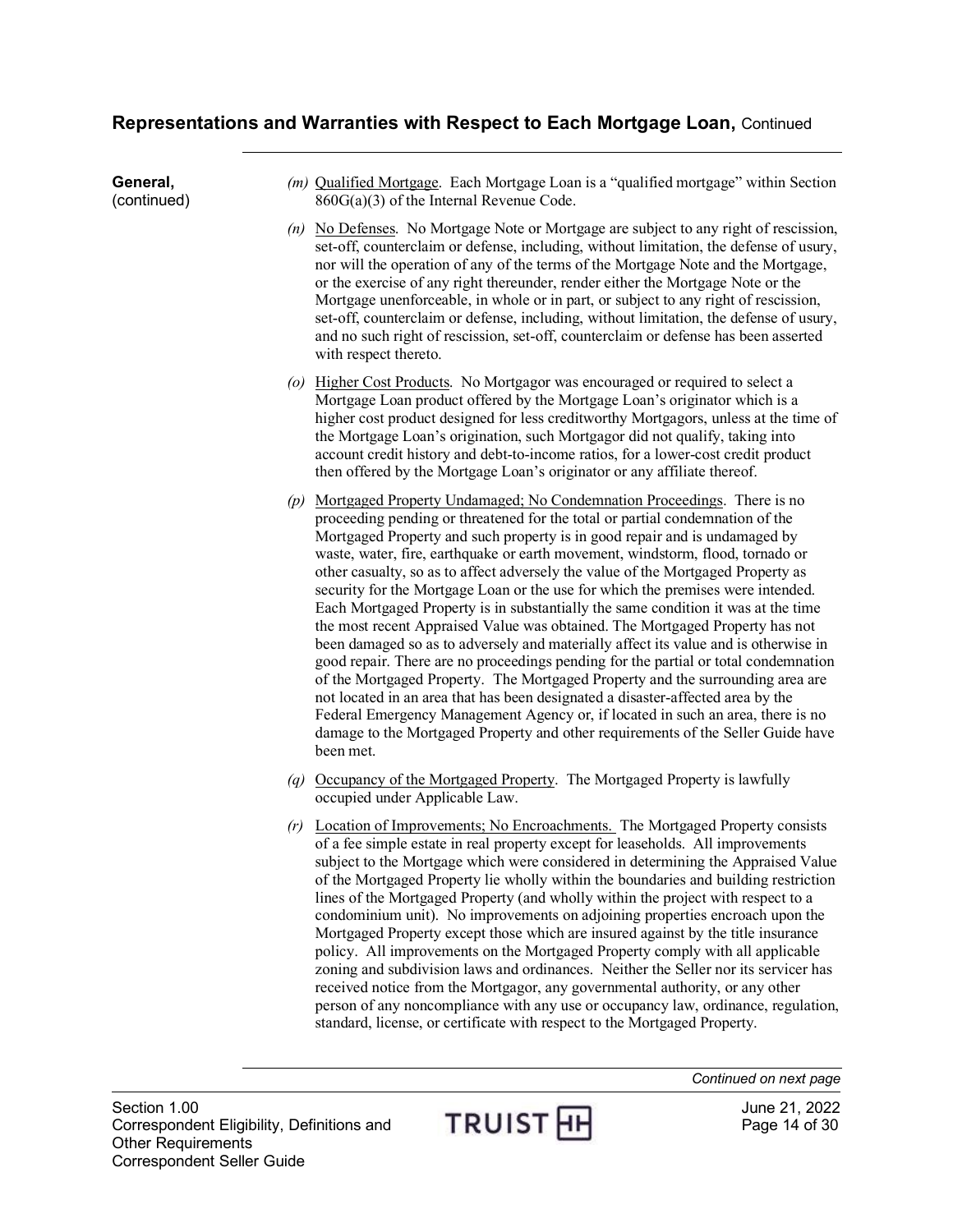| General,<br>(continued) | Source of Loan Payments. No loan payment has been escrowed as part of the loan<br>(s)<br>proceeds on behalf of the Mortgagor. No payments due and payable under the<br>terms of the Mortgage Note and Mortgage or deed of trust, except for seller or<br>builder concessions, have been paid by any person who was involved in, or<br>benefited from, the sale or purchase of the Mortgaged Property or the origination,<br>refinancing, sale, purchase or servicing of the Mortgage Loan other than the<br>Mortgagor.                                                                                                                                                                                                                                                                                                                                                                                                                                     |
|-------------------------|------------------------------------------------------------------------------------------------------------------------------------------------------------------------------------------------------------------------------------------------------------------------------------------------------------------------------------------------------------------------------------------------------------------------------------------------------------------------------------------------------------------------------------------------------------------------------------------------------------------------------------------------------------------------------------------------------------------------------------------------------------------------------------------------------------------------------------------------------------------------------------------------------------------------------------------------------------|
|                         | Original Terms Unmodified. The terms of the Mortgage Note and the Mortgage<br>(t)<br>have not been impaired, waived, altered or modified in any respect.                                                                                                                                                                                                                                                                                                                                                                                                                                                                                                                                                                                                                                                                                                                                                                                                   |
|                         | $(u)$ Deeds of Trust. In the event the Mortgage constitutes a deed of trust, a trustee, duly<br>qualified under Applicable Law to serve as such, has been properly designated and<br>currently so serves and is named in the Mortgage, and no fees or expenses are or<br>will become payable by Truist to the trustee under the deed of trust, except in<br>connection with a trustee's sale after default by the Mortgagor.                                                                                                                                                                                                                                                                                                                                                                                                                                                                                                                               |
|                         | $(v)$ Due on Sale. The Mortgage contains an enforceable provision for the acceleration<br>of the payment of the unpaid principal balance of the Mortgage Loan in the event<br>that the Mortgaged Property is sold or transferred without the prior written consent<br>of the Mortgagee thereunder.                                                                                                                                                                                                                                                                                                                                                                                                                                                                                                                                                                                                                                                         |
|                         | $(w)$ Unacceptable Investment. Neither the Seller nor its servicer have any knowledge of<br>any circumstances or condition with respect to the Mortgage Loan, the Mortgage,<br>the Mortgaged Property, the Mortgagor or the Mortgagor's credit standing that<br>could cause investors to regard the Mortgage Loan as an unacceptable investment,<br>cause the Mortgage Loan to become delinquent or materially adversely affect the<br>value or the marketability of the Mortgage Loan. Seller (i) has not previously<br>offered any Mortgage Loan for sale in the secondary markets and (ii) has not<br>repurchased any Mortgage Loan from any prior purchaser. The Seller used no<br>adverse selection procedures in selecting the Mortgage Loan from among the<br>outstanding first-lien residential mortgage loans owned by it which were available<br>for sale to Truist.                                                                             |
|                         | $(x)$ Prepayment Penalties. No Mortgage Loan contains a provision permitting<br>imposition of a penalty upon a prepayment prior to maturity.                                                                                                                                                                                                                                                                                                                                                                                                                                                                                                                                                                                                                                                                                                                                                                                                               |
|                         | Escrow Payments. With respect to escrow deposits and payments that the Seller, as<br>(y)<br>Servicer, is entitled to collect, all such payments are in the possession of, or under<br>the control of the Seller, and there exist no deficiencies in connection therewith for<br>which customary arrangements for repayment thereof have not been made. All<br>escrow payments have been collected in full compliance with state and federal law<br>and the provisions of the related Mortgage Note and Mortgage. As to any Mortgage<br>Loan that is the subject of an escrow, escrow of funds is not prohibited by<br>Applicable Law and has been established in an amount sufficient to pay for every<br>escrowed item that remains unpaid and has been assessed but is not yet due and<br>payable. No escrow deposits or other charges or payments due under the Mortgage<br>Note have been capitalized under any Mortgage or the related Mortgage Note. |

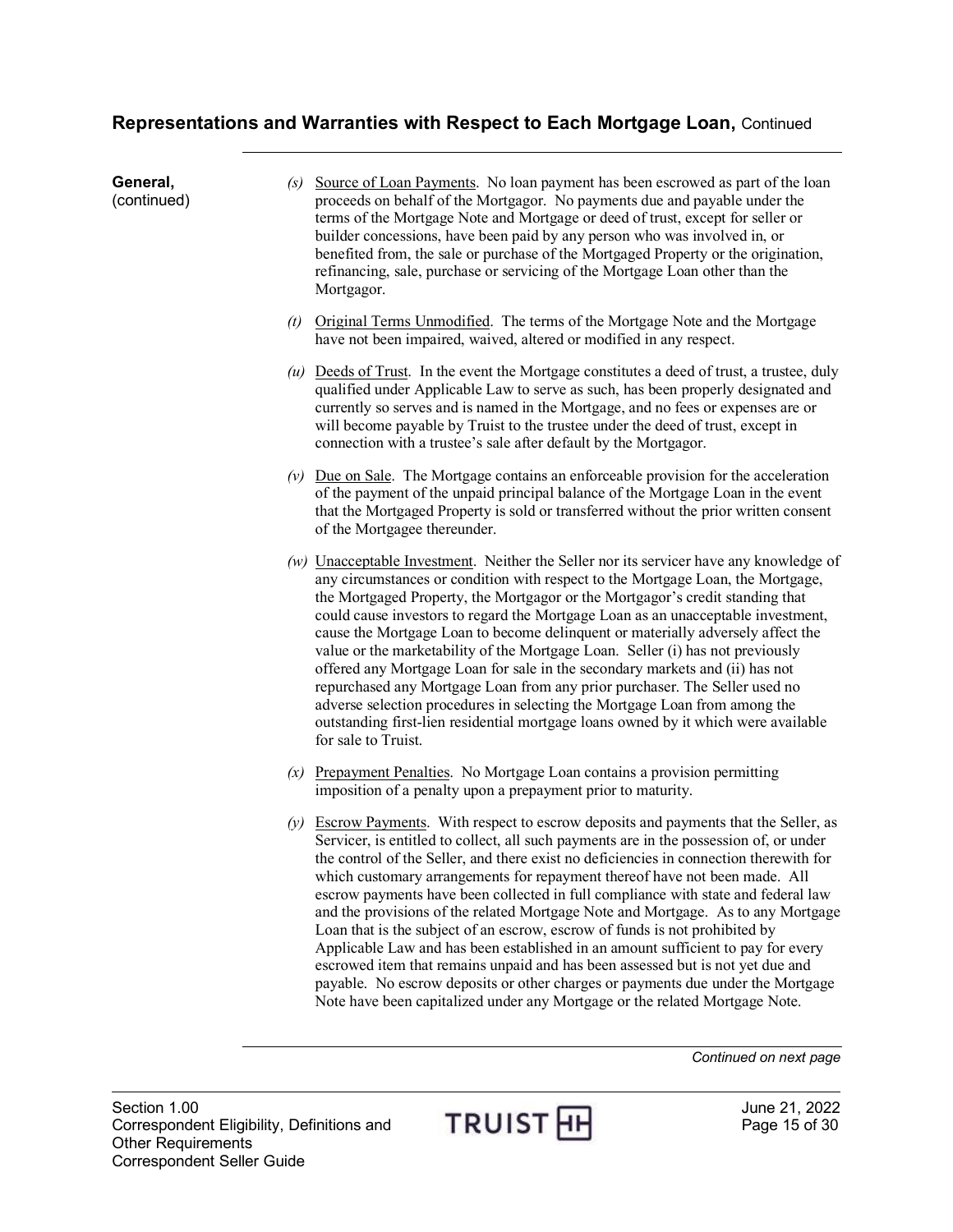**General,**  (continued) *(z)* Servicemembers' Civil Relief Act. The Mortgagor has not notified the Seller or the Servicer, and neither the Seller nor the Servicer has knowledge of any relief requested or allowed to the Mortgagor under the Servicemembers' Civil Relief Act, or other similar state or local statutes. *(aa)*Environmental Matters. There is no pending action or proceeding directly involving any Mortgaged Property of which the Seller or the Servicer is aware in which compliance with any environmental law, rule or regulation is an issue and nothing further remains to be done to satisfy in full all requirements of each such law, rule or regulation constituting a prerequisite to use and enjoyment of said property. As of origination of each Mortgage Loan, the related Mortgaged Property was in compliance with all applicable environmental laws pertaining to environmental hazards including, without limitation, asbestos. Each Mortgaged Property is free from any and all toxic or hazardous substances and there exists no violation of any local, state or federal environmental law, rule or regulation and there exists no violation of any environmental law, rule, or regulation with respect to the Mortgaged Property. *(bb)*Certain Refinanced Loans. No Mortgage Loan is refinanced from a subsidized mortgage loan that contained terms more favorable to the related Mortgagor. No Mortgagor was encouraged or required by the Seller or any third party, to breach any agreement or default on any mortgage loan in connection with the origination of a Mortgage Loan in order to refinance a previously-originated mortgage loan. *(cc)* Credit Information. As to each consumer report (as defined in the Fair Credit Reporting Act, Public Law 91-508) or other credit information furnished by the Seller to Truist, the Seller has full right and authority and is not precluded by law or contract from furnishing such information to Truist. *(dd)*Member of MERS. Seller is a member of MERS in good standing. Each Mortgage Loan is registered on MERS. *(ee)* No Other Collateral. The Mortgage Note is not and has not been secured by any collateral except the lien of the corresponding Mortgage on the Mortgaged Property and the security interest of any applicable security agreement or chattel mortgage. *(ff)* No Arbitration. No Mortgagor agreed to submit to arbitration to resolve any dispute arising out of or relating in any way to the Mortgage Loan transaction. *(gg)* Certain Insurance. No Mortgagor was required to purchase any single premium credit insurance policy (e.g., life, mortgage, disability, accident, unemployment, or health insurance product) or debt cancellation agreement as a condition of obtaining the extension of credit. No Mortgagor obtained a prepaid single-premium credit insurance policy (e.g., life, mortgage, disability, accident, unemployment, or health insurance product) in connection with the origination of the Mortgage Loan. No proceeds from any Mortgage Loan were used to purchase single premium credit insurance policies or debt cancellation agreements as part of the origination of, or as a condition to closing, such Mortgage Loan.

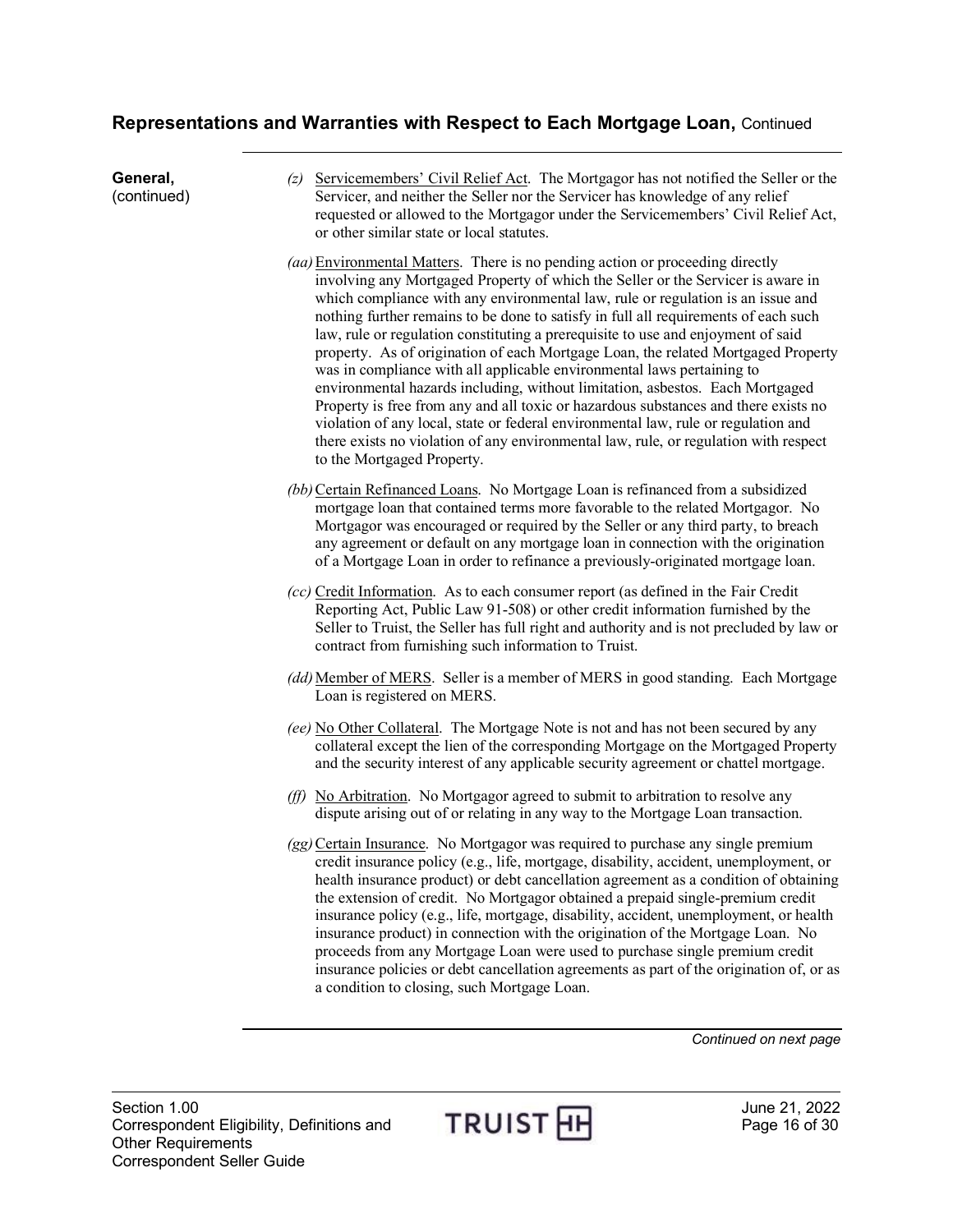| General,<br>(continued) | (hh) Points and Fees. No Mortgagor was charged "points and fees" (whether or not<br>financed) in an amount that is not in compliance with the requirements of Fannie<br>Mae, Freddie Mac, the FHA, RD or VA, and the Seller Guide. All fees and charges<br>(including finance charges) and whether or not financed, assessed, collected or to be<br>collected in connection with the origination and servicing of each Mortgage Loan<br>has been disclosed in writing to the Mortgagor in accordance with applicable state<br>and federal law and regulation. |
|-------------------------|---------------------------------------------------------------------------------------------------------------------------------------------------------------------------------------------------------------------------------------------------------------------------------------------------------------------------------------------------------------------------------------------------------------------------------------------------------------------------------------------------------------------------------------------------------------|
|                         | Mortgage Insurance, Investors, Delinquencies and Adverse Effects. There are no<br>(ii)<br>circumstances or conditions with respect to the Mortgage Loan, the Mortgaged<br>Property, the borrower, or the borrower's credit standing that can reasonably<br>expected to (a) cause private institutional investors or insurers to regard the<br>Mortgage Loan as an unacceptable investment; or (b) cause the Mortgage Loan to<br>become delinquent; or (c) adversely affect the Mortgage Loan's value or<br>marketability.                                     |

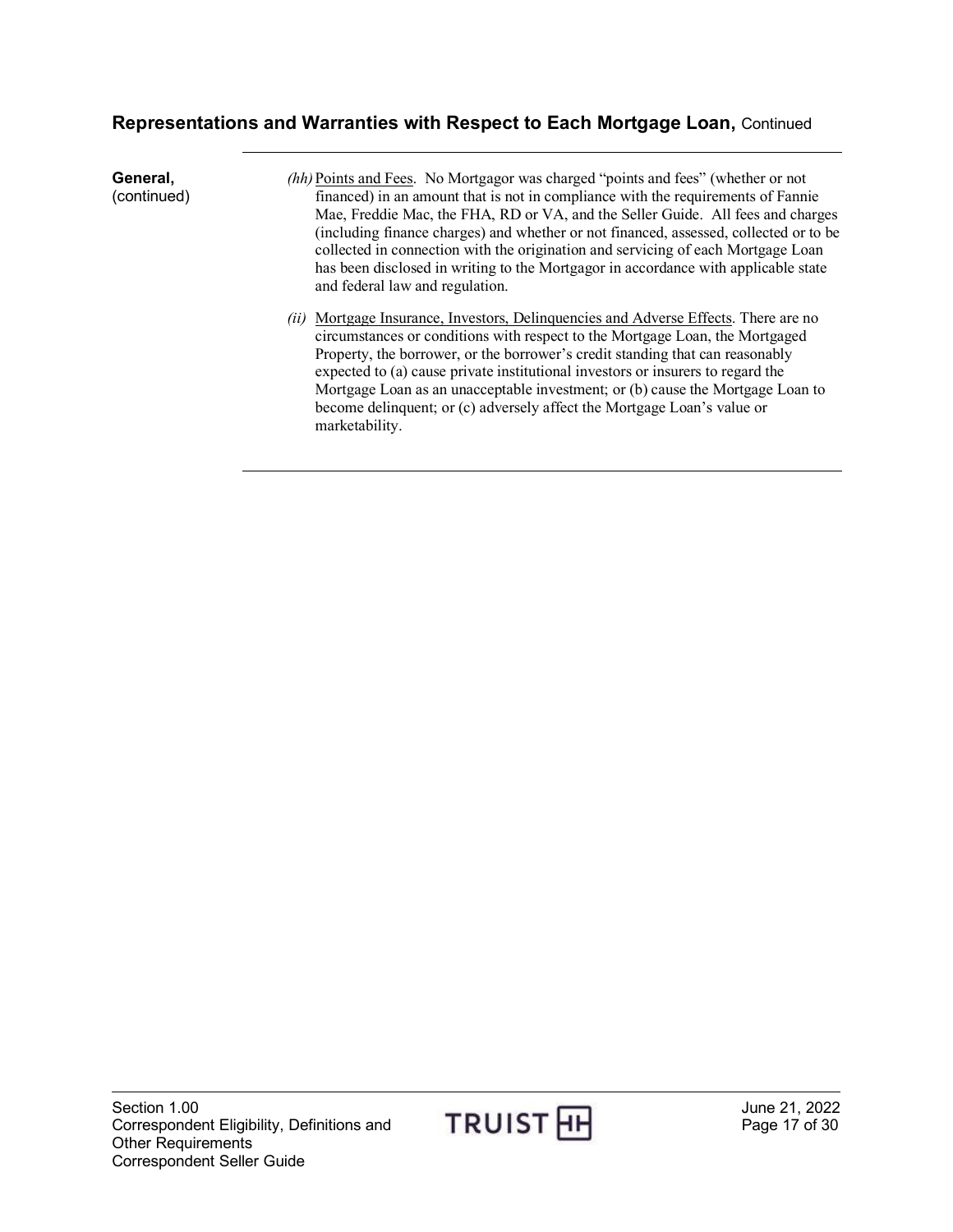<span id="page-17-0"></span>**General** *(a)* It is understood and agreed that the representations and warranties set forth in Section 4.1 and 4.2 of the Agreement shall survive the sale of the Mortgage Loans to Truist, any termination of the Agreement, and foreclosure, modification, forbearance, liquidation, or other servicing event and shall inure to the benefit of Truist, notwithstanding any restrictive or qualified endorsement on any Mortgage Note or Assignment of Mortgage (except with respect to each MERS Designated Mortgage Loan) or the examination or lack of examination of any Mortgage File. Upon either (1) Truist's repurchase of a Mortgage Loan from a subsequent purchaser of such Mortgage Loan, or make whole payment to a subsequent purchaser of such Mortgage Loan if the Mortgaged Property has been liquidated, or (2) discovery by the Seller or Truist of a breach of any of the foregoing representations and warranties, notice of such repurchase or make whole payment by Truist or notice of the discovery of such breach shall be promptly delivered by the discovering party to the other party.

- *(b)* With respect to those representations and warranties which are made to the Seller's knowledge, if it is discovered by the Seller or Truist that the substance of such representation and warranty is inaccurate, notwithstanding the Seller's lack of knowledge with respect to the substance of such representation and warranty, such inaccuracy shall be deemed a breach of the applicable representation and warranty.
- *(c)* Except as provided in (d), below, within thirty days of the earlier of either discovery by or notice to the Seller of any breach of a representation or warranty, the Seller shall (i) use reasonable efforts promptly to cure such breach in all material respects, and (ii) if such breach cannot be cured, the Seller shall repurchase, or remit a make whole payment on, such Mortgage Loan or Mortgage Loans at the Repurchase Price; provided however, Seller shall not be required to repurchase, or remit a make whole payment on, a Mortgage Loan if the breach that cannot be cured is solely the result of any action or omission of Truist in connection with non-delegated underwriting performed by Truist.
- *(d)* Within fifteen (15) Business Days of the notice by Truist to Seller of a repurchase or make whole payment of a Mortgage Loan from a subsequent purchaser of such Mortgage Loan from Truist, Seller shall repurchase, or remit a make whole payment on, such Mortgage Loan from Truist at the Repurchase Price.
- *(e)* Seller shall defend against any repurchase or make whole request received by Truist of a Mortgage Loan where the Mortgage Loan was sold by Seller to Truist.
- *(f)* Any repurchase or make whole payment of a Mortgage Loan shall occur on a date designated by Truist within the time periods described herein and shall be accomplished by the Seller remitting by wire transfer to Truist in the amount of the Repurchase Price.
- *(g)* Notwithstanding any provision of the Agreement, Truist's assignment or sale of any Mortgage Loan to a third party, the foreclosure or conversion of the Mortgage Loan into real estate owned, shall not extinguish Truist's right to seek recourse and remedies against Seller.

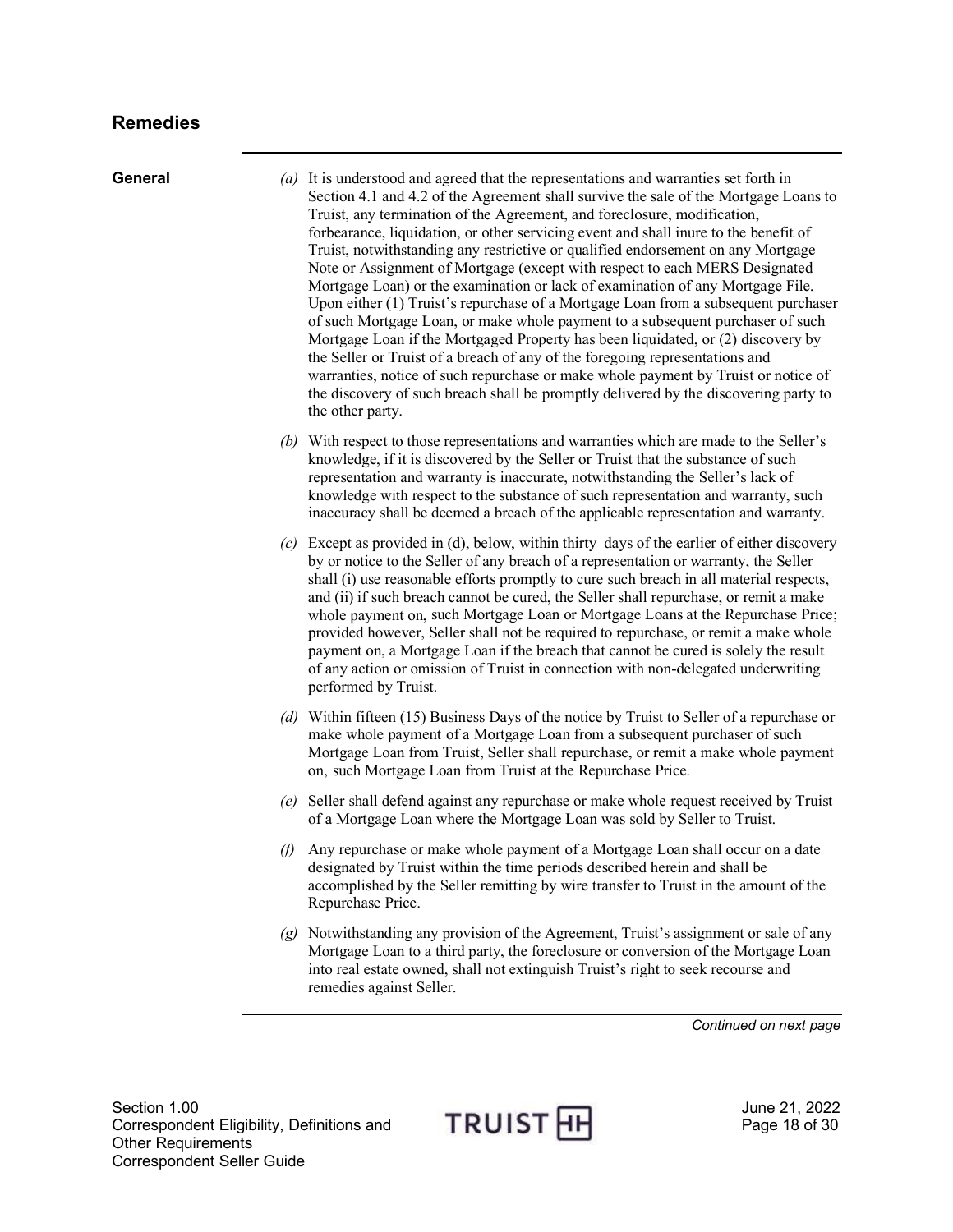| General,<br>(continued) |     | $(h)$ At the time of repurchase of any deficient Mortgage Loan, Truist and the Seller shall<br>arrange for the assignment of the repurchased Mortgage Loan to the Seller or its<br>designee and the delivery to the Seller of any documents held by Truist or any<br>custodian relating to the repurchased Mortgage Loan in the manner required by this<br>Agreement with respect to the purchase and sale of such Mortgage Loan on the<br>related Purchase Date. In the event a deficient Mortgage Loan is repurchased, the<br>Seller shall, simultaneously with its remittance to Truist of such Repurchase Price,<br>give written notice to Truist that such repurchase has taken place.                                                                                                                 |
|-------------------------|-----|-------------------------------------------------------------------------------------------------------------------------------------------------------------------------------------------------------------------------------------------------------------------------------------------------------------------------------------------------------------------------------------------------------------------------------------------------------------------------------------------------------------------------------------------------------------------------------------------------------------------------------------------------------------------------------------------------------------------------------------------------------------------------------------------------------------|
|                         | (i) | With respect to any Mortgage Loan that is the subject of a repurchase, if such<br>Mortgage Loan has been converted to real estate owned by acquisition of title to the<br>related Mortgaged Property, Seller shall at Truist's, or Truist's successor's, demand<br>either purchase the Mortgaged Property for a price equal to the Repurchase Price or<br>indemnify and hold harmless Truist and Truist's successor from any loss resulting or<br>related to such Mortgage Loan.                                                                                                                                                                                                                                                                                                                            |
|                         | (i) | In addition to the obligations described above in this section, the Seller shall<br>indemnify Truist and hold it harmless against any losses, damages, penalties, fines,<br>forfeitures, reasonable legal fees (including, without limitation, legal fees incurred in<br>connection with the enforcement of the Seller's indemnification obligation under the<br>Agreement) and related costs, judgments, and other costs and expenses resulting<br>from any claim, demand, defense or assertion arising from or relating to, (a) a breach<br>of the representations and warranties contained in this Agreement and (b) any Early<br>Payoff, First Payment Default, and Early Payment Default. This indemnification<br>provision expressly includes both third party claims and claims between the parties. |
|                         |     | $(k)$ Any cause of action against the Seller relating to or arising out of the breach of any<br>representations and warranties made in Section 4.1 and 4.2 shall accrue upon the<br>latest to occur of (i) discovery of such breach by Truist or notice thereof by the Seller<br>to Truist, (ii) failure by the Seller to cure such breach, repurchase such Mortgage<br>Loan as specified above and/or indemnify Truist, and (iii) demand upon the Seller by<br>Truist for compliance with the terms of this Agreement.                                                                                                                                                                                                                                                                                     |
|                         |     | (1) If Seller fails to repurchase, or remit a make whole payment on, a defective<br>Mortgage Loan in accordance with the Agreement, or fails to cure a defective<br>Mortgage Loan to Truist's reasonable satisfaction, or to indemnify Truist pursuant to<br>this Agreement, or fails to pay any other remedy set forth in the Agreement, the<br>Purchase Documents or the Guide, that failure shall be an Event of Default. No<br>provision of this paragraph shall affect the rights of Truist to terminate this<br>Agreement as otherwise set forth in the Agreement.                                                                                                                                                                                                                                    |

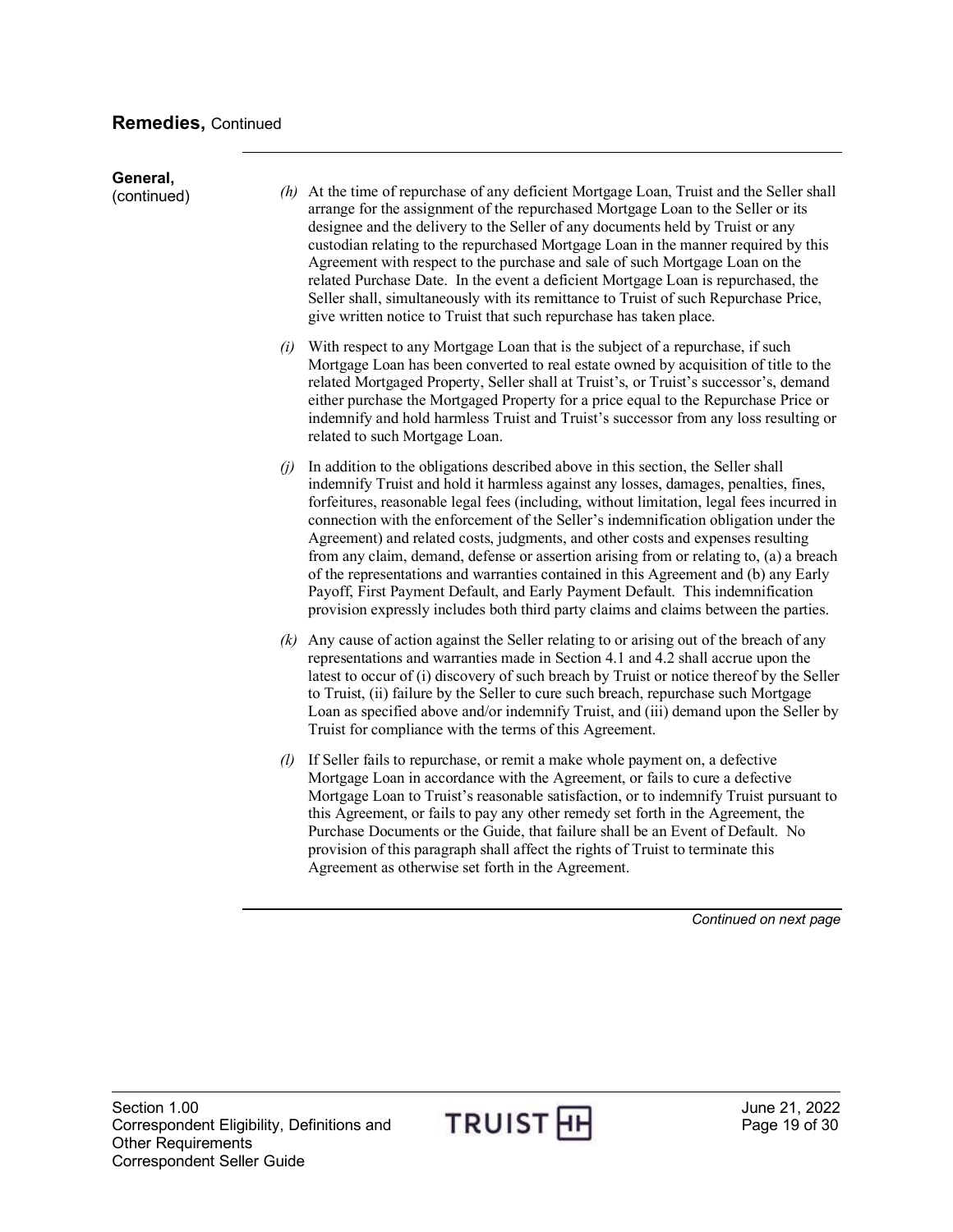#### **Remedies,** Continued

**General,**  (continued)

#### **Early Payoff Remedy.**

In addition to the forgoing remedies, with respect to any Mortgage Loan that is prepaid in full during the one hundred twenty (120) day period from and after the related Purchase Date, the Seller shall, within fifteen (15) Business Days of Truist's request, pay to Truist the sum of (A) the amount (if any) by which the Purchase Price paid by Truist to the Seller exceeded 100% of the Scheduled Principal Balance of the Mortgage Loan as of the related Purchase Date and (B) the Servicing Release Premium (collectively, (A) and (B), the "Early Payoff Remedy"). At Truist's discretion and with notification by Truist to the Seller in writing, Seller may be required to pay an Early Payoff Remedy for Mortgage Loans that prepay in full during the one hundred eighty (180) day period from and after the related Purchase Date. Truist will notify the Seller in writing if the Seller's Early Payoff obligations exceed the one hundred twenty (120) day period. Upon any assignment or sale of a Mortgage Loan, Truist may at its option retain its rights under this Subsection notwithstanding a subsequent assignment or sale.

#### **First and Early Payment Default Remedies.**

In addition to the forgoing remedies, with respect to any Mortgage Loan for which a First Payment Default occurs, the Seller shall, within fifteen (15) Business Days of Truist's request, at its discretion, either: (A) repurchase such Mortgage Loan from Truist at the related Repurchase Price or (B) indemnify Truist by paying to Truist the Servicing Release Premium and \$5,000.

In addition with respect to any Mortgage Loan for which an Early Payment Default occurs, the Seller shall, within fifteen (15) Business Days of Truist's request, at its discretion, either: (1) repurchase such Mortgage Loan from the Truist at the related Repurchase Price or (2) indemnify Truist by paying to Truist the Servicing Release Premium and \$5,000.

Truist's assignment or sale of any Mortgage Loan to a third party shall not extinguish Truist's right to seek recourse pursuant to this Subsection.

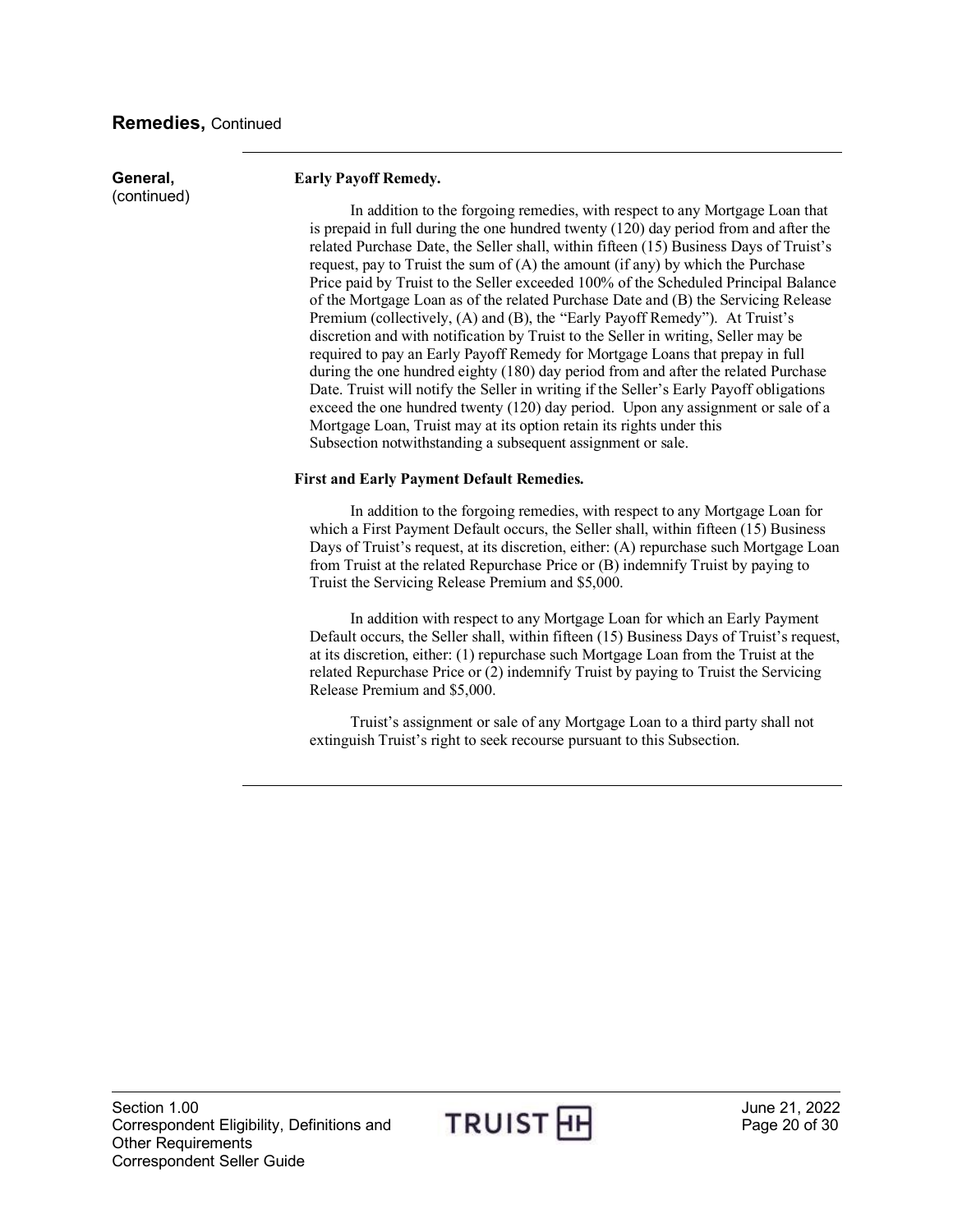#### <span id="page-20-0"></span>**Each Party to Pay Own Costs**

**General** All costs, fees and expenses incurred in making or closing the Mortgage Loan and the recording of the Mortgage must be paid by Seller. The Seller shall pay any commissions due its salesmen and the legal fees and expenses of its attorneys. The Seller shall pay the cost of delivering the Mortgage Files to Truist or its designee, the cost of delivering the Mortgage File to Truist or its designee, the cost of recording the assignments of mortgage, any custodial fees incurred in connection with the release of any Mortgage File as may be required by its servicing activities hereunder, the cost of preparing and mailing goodbye letters and the cost of de-registering or transferring any MERS designated Mortgage Loan. All other costs and expenses incurred in connection with the sale of the Mortgage Loans by the Seller to Truist, including without limitation Truist's attorneys' fees, shall be paid by Truist.

#### <span id="page-20-1"></span>**Servicing Before Sale**

**General** If Seller or its agent has serviced a Mortgage Loan before sale to Truist, Seller covenants that it has serviced the Mortgage Loan in strict compliance with Accepted Servicing Practices, and it shall have the required licenses to service the Mortgage Loans and is authorized in the applicable jurisdiction to service the Mortgage Loans. Seller agrees that no fees or expenses or other amounts are due from any party in connection with the servicing of any Mortgage Loan.

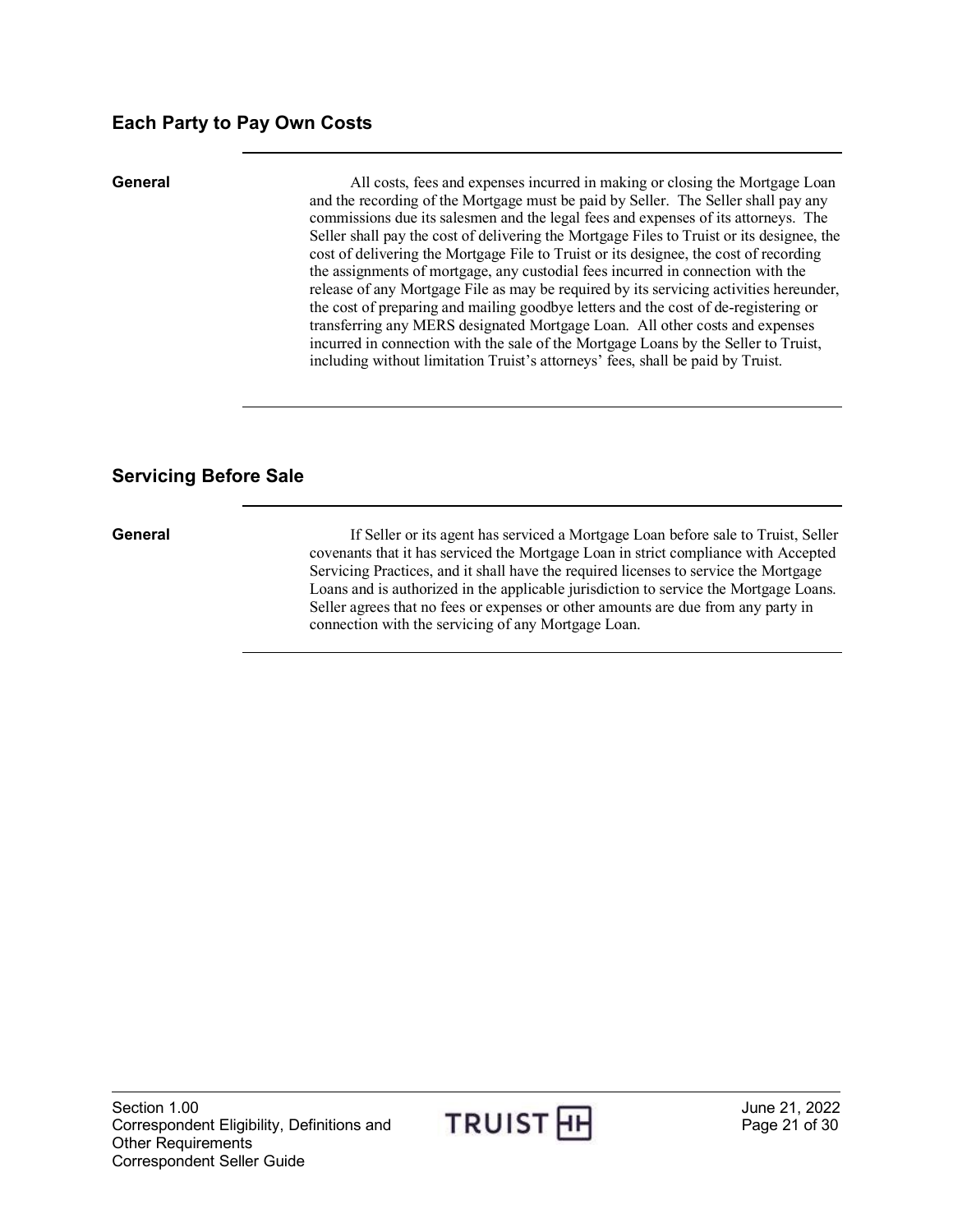- <span id="page-21-0"></span>**General** *(a)* Seller shall provide, and shall cause any vendor or subcontractor to provide, to the Truist or its designee, or Truist's auditors (internal and external), any supervisory agents or examiners representing a state or federal governmental agency having jurisdiction over Truist or its affiliates, accountants, attorneys, agents, or designees the right to examine and audit, which audits may include technical, financial or operational audits, at Truist's expense, upon reasonable notice to the Servicer, during business hours or at such other times as might be reasonable under applicable circumstances, the Seller and any and all of the books, records, documentation or other information, including facilities (and any back-up facilities and disaster recovery sites), computer systems and procedures, of the Seller, or held by another for the Seller or on its behalf or otherwise, which relate to the performance or observance by the Seller of the terms, covenants or conditions of the Agreement, the Program Documents, or the conduct of its business generally. Further, Truist's auditors (internal and/or external) or any third-party oversight group or the vendor management group that is part of Truist's parent company or other Truist designees may conduct on-site security reviews, vulnerability testing and disaster recovery testing on Seller's systems containing non-public personal information on the Mortgage Loans and otherwise audit Seller's operations for compliance with Truist's information security policies. Seller shall fully cooperate with such audits and provide assistance as reasonably requested. If any party conducting such a review discovers a breach or a remediation issue, the Seller shall promptly correct such identified breach or resolve any issues to Truist's satisfaction. Seller shall fully cooperate with such audits and provide assistance as reasonably requested. Truist shall have the right at any time to perform a quality control review of Mortgage Loans including, without limitation, independent credit report verifications, appraisal reports, and property inspection. If Truist is required by an investor to conduct or assist in a property inspection of the Mortgaged Property, Seller agrees to assist the investor or Truist in conducting the inspection.
	- *(b)* In addition, the Seller shall furnish during the term of the Agreement, such periodic, special or other reports or information, whether or not provided for herein, as shall be necessary, reasonable and appropriate with respect to the purposes of the Agreement, applicable regulations, and related investigations. All such reports or information shall be provided by and in accordance with all reasonable instructions and directions Truist or its designee may require. The Seller agrees to execute and deliver all such instruments and take all such action as Truist or its designee from time to time, may reasonably request in order to effectuate the purposes and to carry out the terms of this Agreement.
	- *(c)* Seller shall provide Buyer with (a) its most recent Financial Statement (and those of its parent company, if applicable), and such other Financial Statements on an annual basis or as more frequently as Buyer may specify.

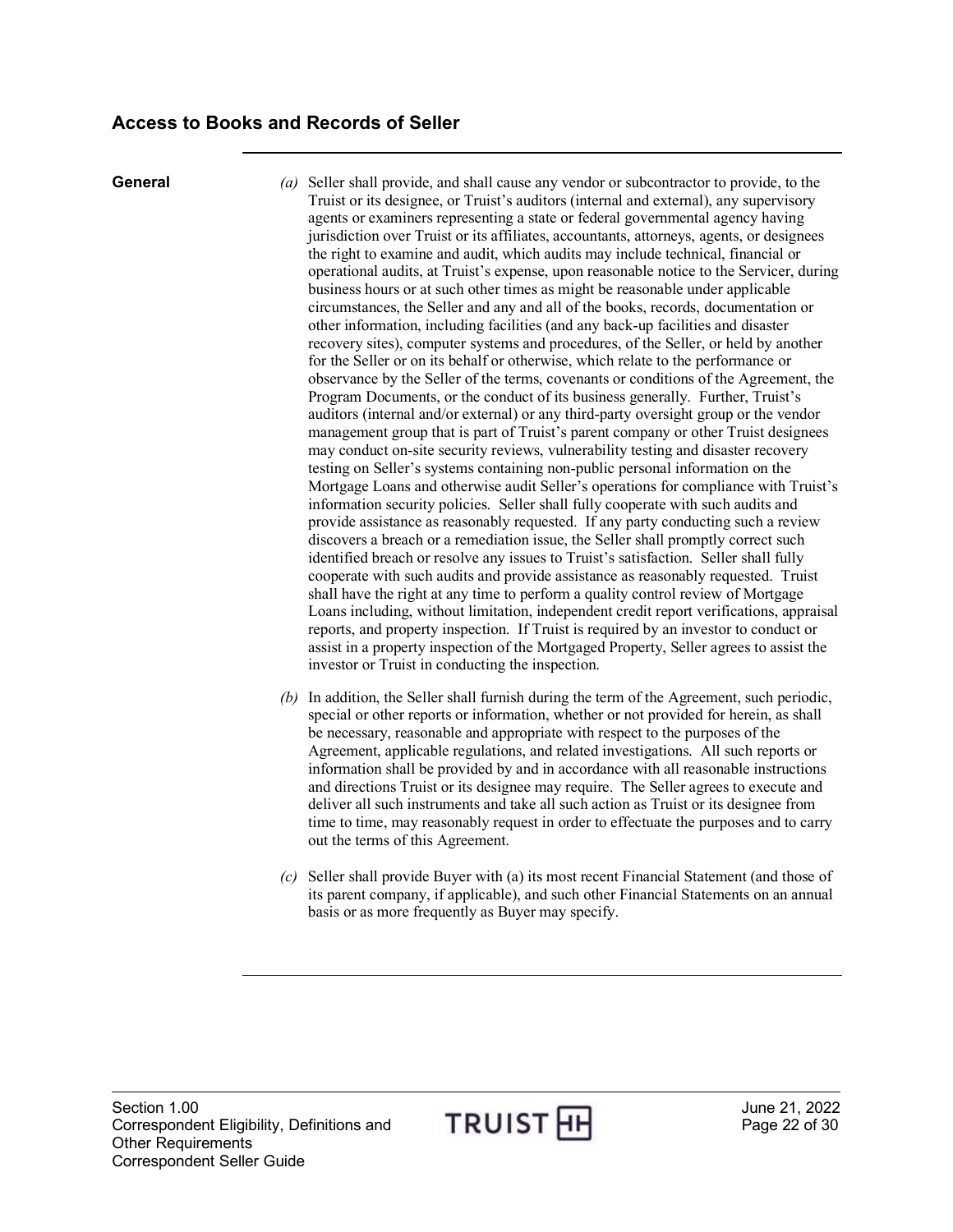#### <span id="page-22-0"></span>**No Re-submissions of Mortgage Loans**

**General** Seller may not submit a closed Mortgage Loan to Truist for purchase more than one time.

#### <span id="page-22-1"></span>**Payments for Mortgage Loans, Netting by Truist and Payment of Fees; Third Parties' Fees; Servicing Released**

- **General** *(a)* Truist will remit the Purchase Price on the Purchase Date to the Seller or the Seller's warehouse lender, as directed in writing by the Seller, net of any amounts due to Truist in connection with such purchase, including, without limitation, underwriting fees, document review fees, accrued interest, any amounts due in connection with a settlement, other items identified in the Program Documents, and any escrow. Seller and Truist agree that the consideration received by Seller upon the sale of the Mortgage Loan(s) under this Agreement constitutes fair consideration and reasonably equivalent value for the Mortgage Loans. Seller shall be responsible for all amounts due to Truist in accordance with the Agreement and the Purchase Documents for mortgage loans not purchased and shall remit such amounts to Truist by wire, within 15 days of Truist's written request.
	- *(b)* The Seller shall be responsible for paying any commissions, compensation or expenses that any broker, investment banker, underwriter, agent or other third party vendor or person may be entitled to in connection with the origination, underwriting, closing, and sale of a Mortgage Loan by the Seller to Truist.
	- *(c)* All Mortgage Loans sold to Truist under this Agreement shall be without reservation by the Seller of any of the servicing rights for such Mortgage Loans. The Seller shall transfer the servicing of each Mortgage Loan and deliver all records required to document and/or service any Mortgage Loan in accordance with the Program Documents.
	- *(d)* Seller acknowledges that Truist made no representation whatsoever to the Seller concerning the applicability of the Securities Act of 1933, as amended (the "Act") or of any state securities laws (each, a "State Act") to the transactions that are the subject of the Agreement and the Program Documents.

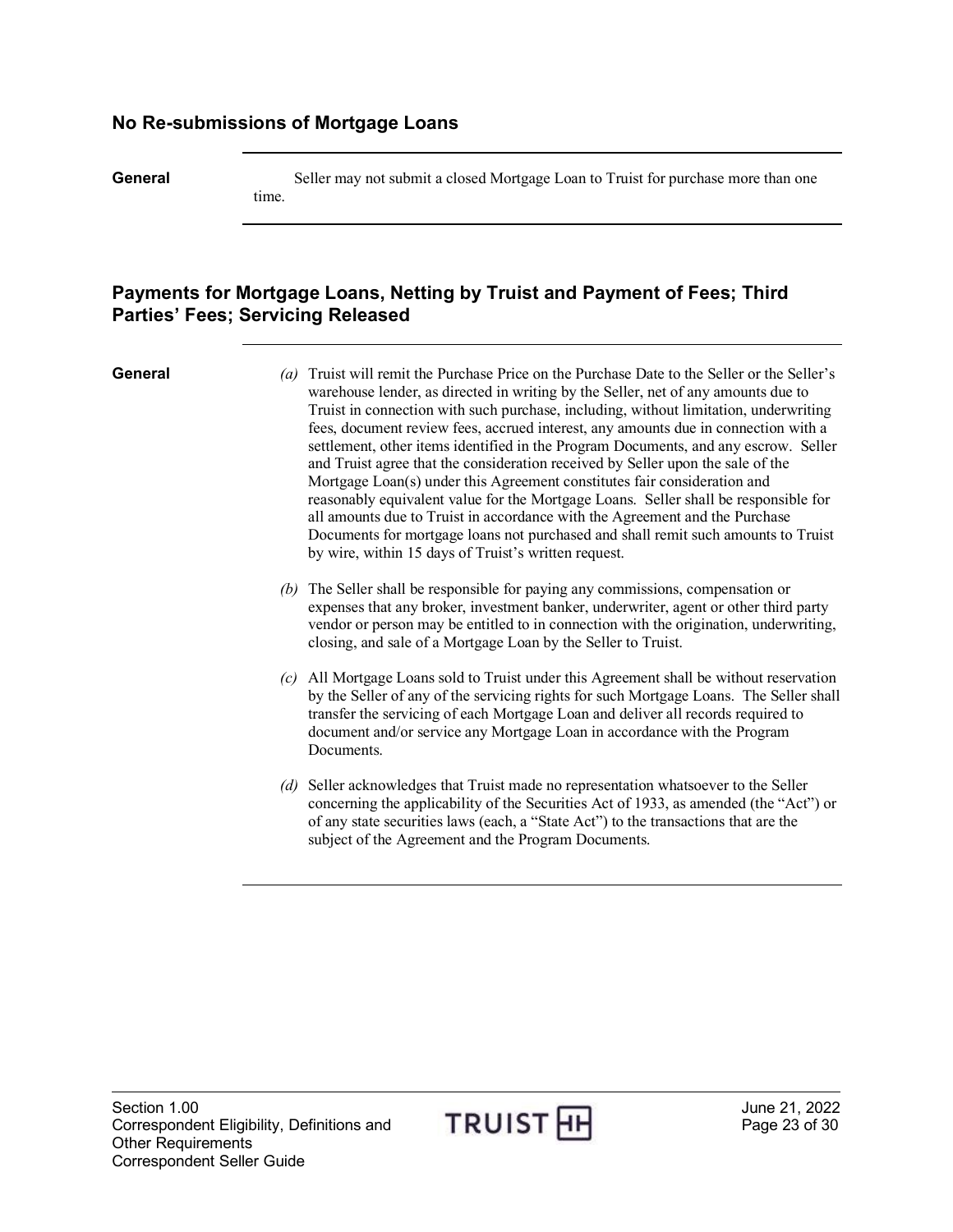## <span id="page-23-0"></span>**Events of Default**

| General | If any of the following should occur, Truist, in addition to all other rights and remedies<br>at law and equity that Truist may have, may terminate all of its obligations under this<br>agreement, including without limitation, any obligations to purchase or lock mortgage loans<br>that may exist on the date of the event of default.                                             |  |  |  |
|---------|-----------------------------------------------------------------------------------------------------------------------------------------------------------------------------------------------------------------------------------------------------------------------------------------------------------------------------------------------------------------------------------------|--|--|--|
|         | 1. Failure by Seller to remit to Truist any payment required to be made under the terms<br>of this Agreement, which continues unremedied for a period of (1) Business Day<br>after the date due;                                                                                                                                                                                        |  |  |  |
|         | Failure by the Seller to observe, perform any duty, covenant, obligation, or<br>2.<br>agreement of the seller as set forth in this Agreement which continues unremedied<br>for a period of five (5) days after written notice of such failure by Truist;                                                                                                                                |  |  |  |
|         | A decree or order of a court or agency or supervisory authority having jurisdiction<br>3.<br>for the appointment of a conservator or receiver or liquidator in any insolvency,<br>bankruptcy, readjustment of debt, marshalling of assets and liabilities or similar<br>proceedings or for the winding-up or liquidation of its affairs, shall have been<br>entered against the Seller; |  |  |  |
|         | Seller shall consent to the appointment of a conservator or receiver or liquidator in<br>4.<br>any insolvency, bankruptcy, readjustment of debt, marshalling of assets and<br>liabilities or similar proceedings of ore relating to the seller or relating to all or<br>substantially all of the Seller's property;                                                                     |  |  |  |
|         | Seller shall admit in writing its inability to pay its debts as they become due, file a<br>5.<br>petition to take advantage of any applicable insolvency or reorganization statute,<br>make an assignment for the benefit of its creditors, or voluntarily suspend payment<br>of its obligations;                                                                                       |  |  |  |
|         | Seller shall cease to be eligible or qualified to do business in any jurisdiction where<br>6.<br>licensed or in any jurisdiction in which a Mortgaged Property is located or under the<br>terms of this Agreement;                                                                                                                                                                      |  |  |  |
|         | Seller attempts to assign this Agreement except in strict compliance with the terms<br>7.<br>of this Agreement or without Truist's written consent in advance;                                                                                                                                                                                                                          |  |  |  |

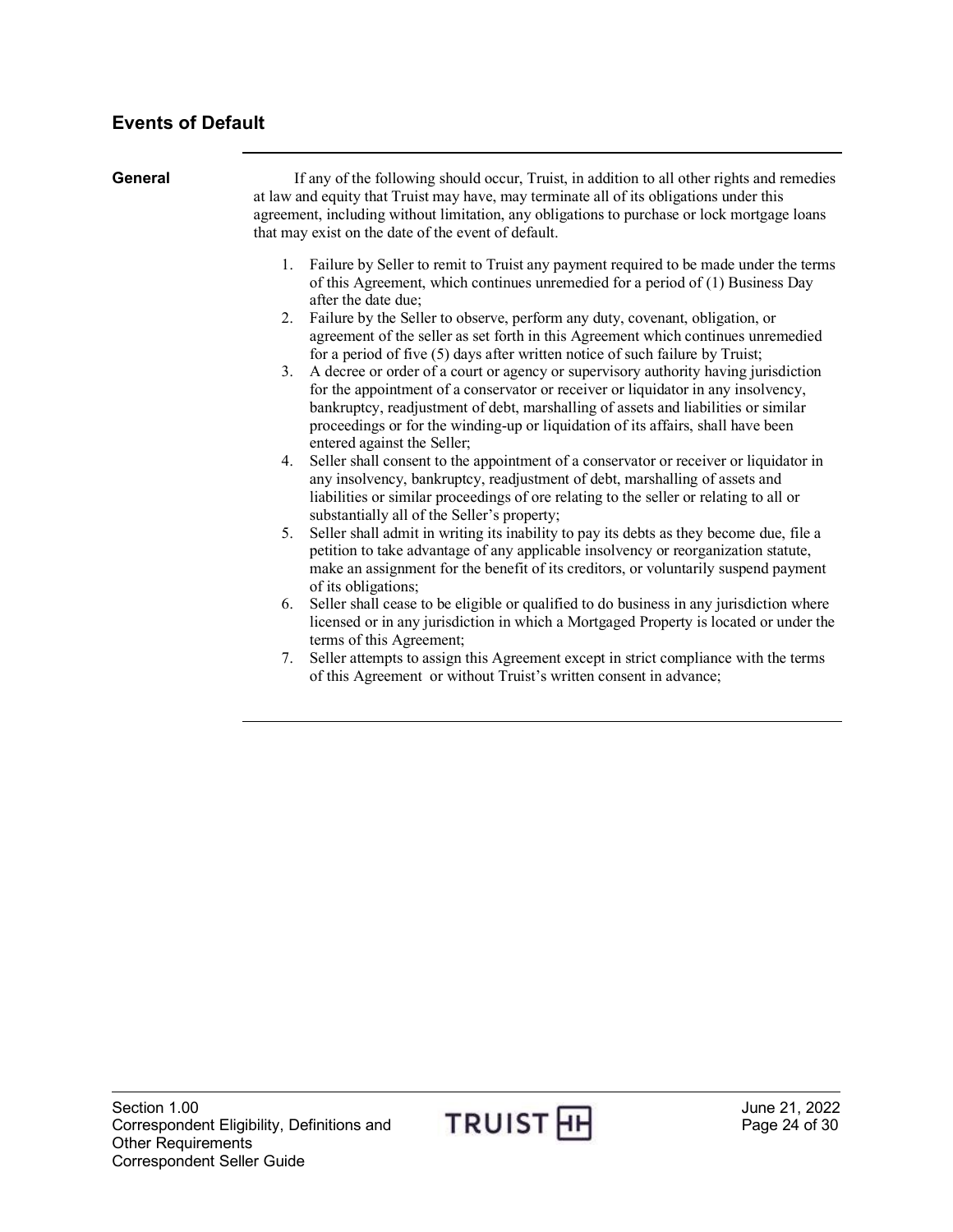#### <span id="page-24-0"></span>**Truist's Right to Perform Quality Control Review**

**General** Truist shall have the right at any time to perform a quality control review of Mortgage Loan including, without limitation, independent credit report verifications, appraisal reports, and property inspection. If Truist is required by an investor to conduct or assist in a property inspection of the Mortgaged Property, Seller agrees to assist the investor or Truist in conducting the inspection. Any review, examination, or inspection by Truist or its designee will not impair or diminish Truist's rights under the Agreement regarding a breach of the representations and warranties in the Agreement. The fact that Truist or its designee has conducted or has failed to conduct any partial or complete review, examination, or inspection of the Mortgage Loan, Mortgage Files, or Mortgaged Property has no effect on Truist's remedies provided for in the Agreement and will in no way change or reduce Seller's obligations under the Agreement.

#### <span id="page-24-1"></span>**Submission of Seller Management List**

**General** Seller shall submit to Truist and maintain a current and accurate list of its senior management. Seller shall notify Truist in writing promptly, but no later than three (3) Business days after, of any changes to senior management. Seller shall notify Truist in writing 30 days prior to any intended changes to: (a) Seller's name or any name under which the Seller does business; or (b) any acquisition of control of the Seller (or any parent company of the Seller) or any merger involving Seller (or any parent company of Seller).

### <span id="page-24-2"></span>**Seller Obligation to Provide Certain Notices**

**General** Seller shall notify Truist in writing immediately following the initiative or threat of any disciplinary action, enforcement action, lawsuit, administrative proceeding or similar action or proceeding by FHA, VA, RD, FHLMC, FNMA, HUD, GNMA, CFPB, or state or federal authority against Seller or any of the Seller's affiliated or parent companies, or against any of the directors, officers, employees, or agents of either Seller or any of Seller's affiliated or parent companies.

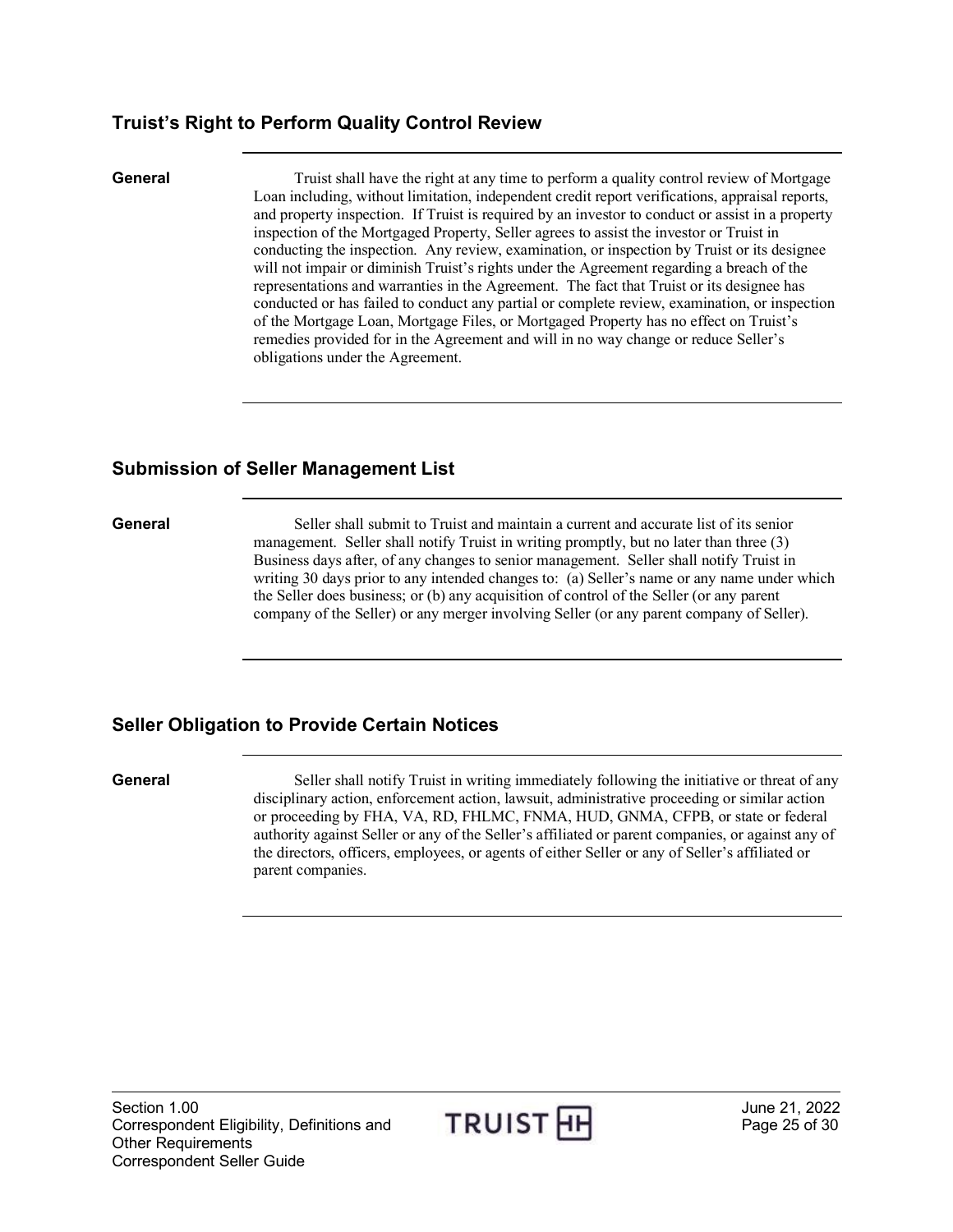### <span id="page-25-0"></span>**Exhibit A – Lock Confirmation**

| 6/15/22, 10:23 AM           |                                   | <b>Lock Confirmation</b>       |
|-----------------------------|-----------------------------------|--------------------------------|
| TRUIST <sub>H</sub>         |                                   |                                |
| <b>Lock Confirmation</b>    |                                   |                                |
| <b>Locked By</b>            | RATNA KANWAR - TRUIST BANK(20002) |                                |
| Correspondent               | <b>KESHAV ULLAS BANK(820)</b>     |                                |
| <b>Locked Date</b>          | 06-10-2022 10:30AM EST            | <b>Lender Loan Number</b>      |
|                             |                                   | <b>TRUIST BANK Loan Number</b> |
| Loan Information            |                                   |                                |
| Product                     | <b>AGENCY FIXED 30 YEAR</b>       | <b>Loan Amount</b>             |
| Sales Price                 | \$735,000.00                      | <b>Appraised Value</b>         |
| Subordinate Financing (Y/N) | N                                 | Subordinate Financing Amount   |
| <b>Property Type</b>        | SINGLE FAMILY                     | <b>Base Rate</b>               |
| Occupancy                   | NON OWNER OCCUPIED                | Final Rate                     |
| Loan Purpose                | <b>PURCHASE</b>                   | <b>Amortization Term</b>       |
| Construction - Perm         | <b>NOT CONST PERM</b>             | Escrow Walved (Y/N)            |
| LTV                         | 61.22                             | Qualiving FICO Score           |

| Subordinate Financing (Y/N)              | N                                    | Subordinate Financing Amount | 50.00                              |
|------------------------------------------|--------------------------------------|------------------------------|------------------------------------|
| <b>Property Type</b>                     | SINGLE FAMILY                        | <b>Base Rate</b>             | 6.1250                             |
| Occupancy                                | <b>NON OWNER OCCUPIED</b>            | Final Rate                   | 6.1250                             |
| Loan Purpose                             | <b>PURCHASE</b>                      | <b>Amortization Term</b>     | 360                                |
| <b>Construction - Perm</b>               | <b>NOT CONST PERM</b>                | Escrow Walved (Y/N)          | N                                  |
| LTV                                      | 61.22                                | Qualifying FICO Score        | 710                                |
| <b>CLTV</b>                              | 61.22                                | <b>ARM Margin</b>            |                                    |
| <b>Front Ratio</b>                       | 0.00                                 | Debt Ratio                   | 3.3821                             |
| Init Cap                                 |                                      | Periodic Cap                 |                                    |
| Life Cap                                 |                                      | <b>Life Floor</b>            |                                    |
| <b>Rule Type</b>                         | SPECIAL GSE AND FEDERAL AGENCY<br>QM | <b>PAR Rate</b>              | 0.0000                             |
| Was borrower charged discount<br>points  | N                                    | <b>Customer Lock Date</b>    |                                    |
| Subordinate Financing Max Line<br>Amount | \$0.00                               | <b>HCLTV</b>                 | 61.22                              |
| Auto Payment Withdrawal                  | N                                    | Loan Category                | <b>ESCROW REQUIRED</b>             |
| <b>Borrower Information</b>              |                                      |                              |                                    |
| <b>Borrower Name</b>                     | <b>HOMER LOANSEEKER</b>              | <b>Suntx</b>                 |                                    |
| Secondary borrower Name                  | JOHN P HOMEOWNER                     | <b>Suntx</b>                 |                                    |
| <b>Property Information</b>              |                                      |                              |                                    |
| <b>Property State</b>                    | DC                                   | <b>Street</b>                | 3700 CONNECTICUT AVE.<br><b>NW</b> |
| <b>Property County</b>                   | <b>DISTRICT OF COLUMBIA</b>          | <b>Property City</b>         | <b>WASHINGTON</b>                  |
| Property ZIP                             | 20008                                | Unit $#$                     | 453B                               |
| <b>Price Information</b>                 |                                      |                              |                                    |
| <b>Lock Period</b>                       | 7                                    | Lock Extension (Days)        |                                    |
| Special Indicator for Extended Lock      |                                      |                              |                                    |
| File Delivery Due Date                   | 06-17-2022 11:59PM EST               | <b>Pricing Date</b>          | 06-10-2022 10:30AM EST             |
| <b>Base Price</b>                        | 104.0590                             | <b>Buy Price</b>             | 102,6620                           |
| <b>Base Rate Adjustments</b>             |                                      |                              |                                    |

https://loanspherelendingspace.uat.bkfstest.com/uat2\_tcl/SRVLPSPORTAL/LeadMgmt/Application/Lead/popupWindow.jsp

 $1/2$ 

Section 1.00<br>
Correspondent Eligibility, Definitions and<br>
Cher Boguirements<br>
Cher Boguirements Correspondent Eligibility, Definitions and Other Requirements Correspondent Seller Guide

1234567890 6403258814

\$450,000.00 \$735,000.00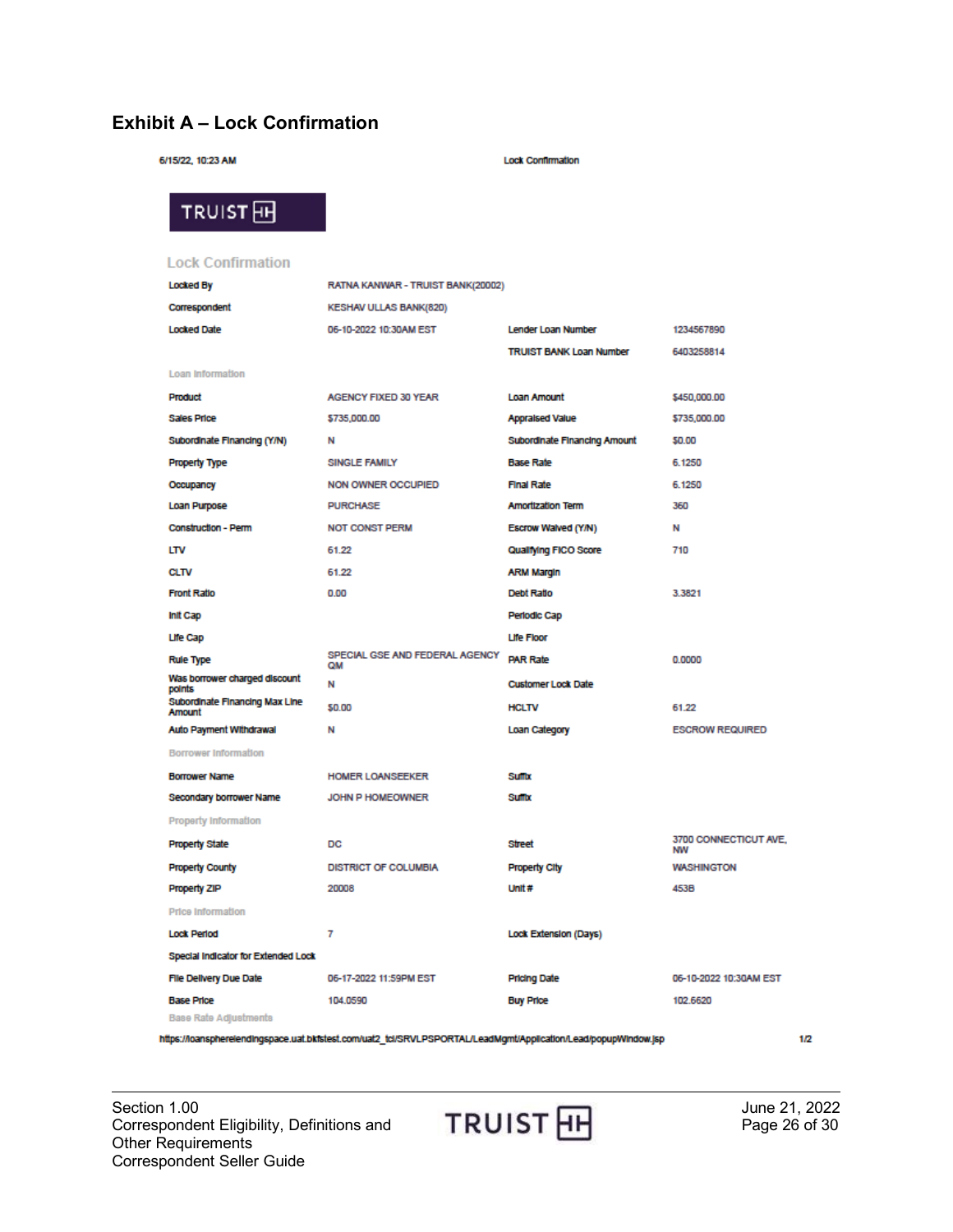#### **Exhibit A – Lock Confirmation,** continued

Pricing indicated above is based on the information obtained at the time of locking. Changes, including but not limited to changes in loan characteristics, program eligibility, commitment terms and late fees will affect the final loan price. This Commitment is not a confirmation that the above referenced mortgage loan complies with TRUIST BANK requirements and does not constitute a loan decision/approval or a commitment to purchase a loan.

#### **IMPORTANT PRICING PARAMETERS:**

\*Please verify all above information for any changes or corrections and notify the Marketing Department within 24 hours of receipt of this confirmation.

\*If this loan is not closed and acceptably delivered by the expiration date of the lock-in above, please contact Truist Bank immediately. \*Lock confirmation is issued based on terms and conditions requested. Compliance with all program parameters (including geographic restriction as referenced in our seller guide) and adherence to all state and local licensing requirements are the responsibility of your organization.

Thank you for your lock-in request and continued business with Truist Bank. Contact your Registration Desk if you have any questions concerning this confirmation.

ſΞ Truist Bank is an Equal Housing Lender. © 2020Truist Financial Corporation. BB&T, SunTrust, Truist, and the BB&T and SunTrust now Truist logo are service marks of Truist Financial Corporation.

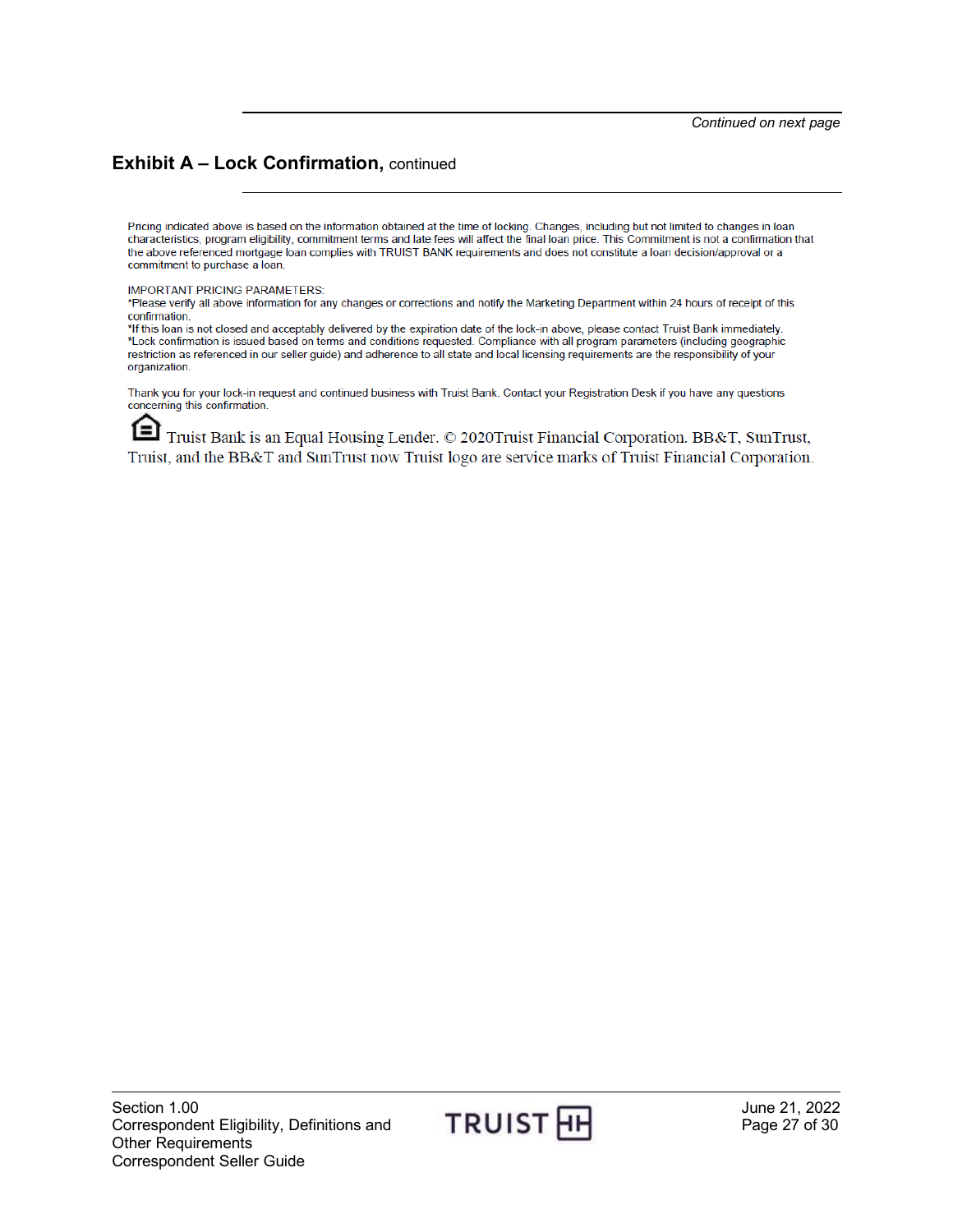#### **LIMITED POWER OF ATTORNEY**

<span id="page-27-0"></span>(hereinafter called "Seller") hereby appoints Truist Bank ("Truist"), as its true and lawful attorney-in-fact to act in the name, place and stead of Seller for the purposes set forth below. This Limited Power of Attorney is given pursuant to a certain Correspondent Loan Purchase Agreement by and between Seller and Truist dated (the "Agreement") to which reference is made for the definition of

all capitalized terms herein.

Now therefore, Seller does hereby constitute and appoint Truist the true and lawful attorneyin-fact of Seller and in Seller's name, place and stead with respect to each mortgage loan sold pursuant to the Agreement for the following, and only the following, purposes:

- 1. To execute, acknowledge, seal and deliver deed of trust/mortgage note endorsements, assignments of deed of trust/mortgage and other recorded documents, satisfactions/releases/reconveyances/modifications and extensions of deed of trust/mortgage, tax authority notifications and declaration, deeds, bills of sale, and other instruments of sale, conveyance, and transfer, appropriately completed, with all ordinary or necessary endorsements, acknowledgments, affidavits, and supporting documents as may be necessary or appropriate to effect its execution, delivery, conveyance, recordation of filing.
- 2. To execute and deliver affidavits of debt, substitutions of trustee, substitutions of counsel, substitutions of plaintiff, non-military affidavits, notices of rescission, foreclosure deeds, transfer tax affidavit, affidavits of merit, verification of complaint, notices to quit, bankruptcy declarations for the purpose of filing motions to lift stays and other documents or notice filings on behalf of Seller in connection with foreclosure, bankruptcy and eviction actions. To properly service the Mortgage Loans prior to Truist (or other appropriate person under the applicable servicing agreement) becoming mortgagee of record and to correct or otherwise remedy any errors or deficiencies contained in any transfer or reconveyance documents provided or prepared by the Seller.
- 3. To endorse and/or assign checks or negotiable instruments received by Truist as payment on a Mortgage Loan.

This Power of Attorney and the authority of the above-designated attorneys-in-fact shall automatically terminate when Truist becomes mortgagee of record of the Mortgage Loans.

Seller further grants to its attorney-in-fact full authority to act in any manner both proper and necessary to exercise the foregoing powers, and ratifies every act that Truist may lawfully perform in exercising those powers by virtue hereof.

The Power of Attorney conferred hereby shall not be delegable.

Section 1.00<br>Correspondent Eligibility, Definitions and TRUIST HH Brage 28 of 30 Correspondent Eligibility, Definitions and Other Requirements Correspondent Seller Guide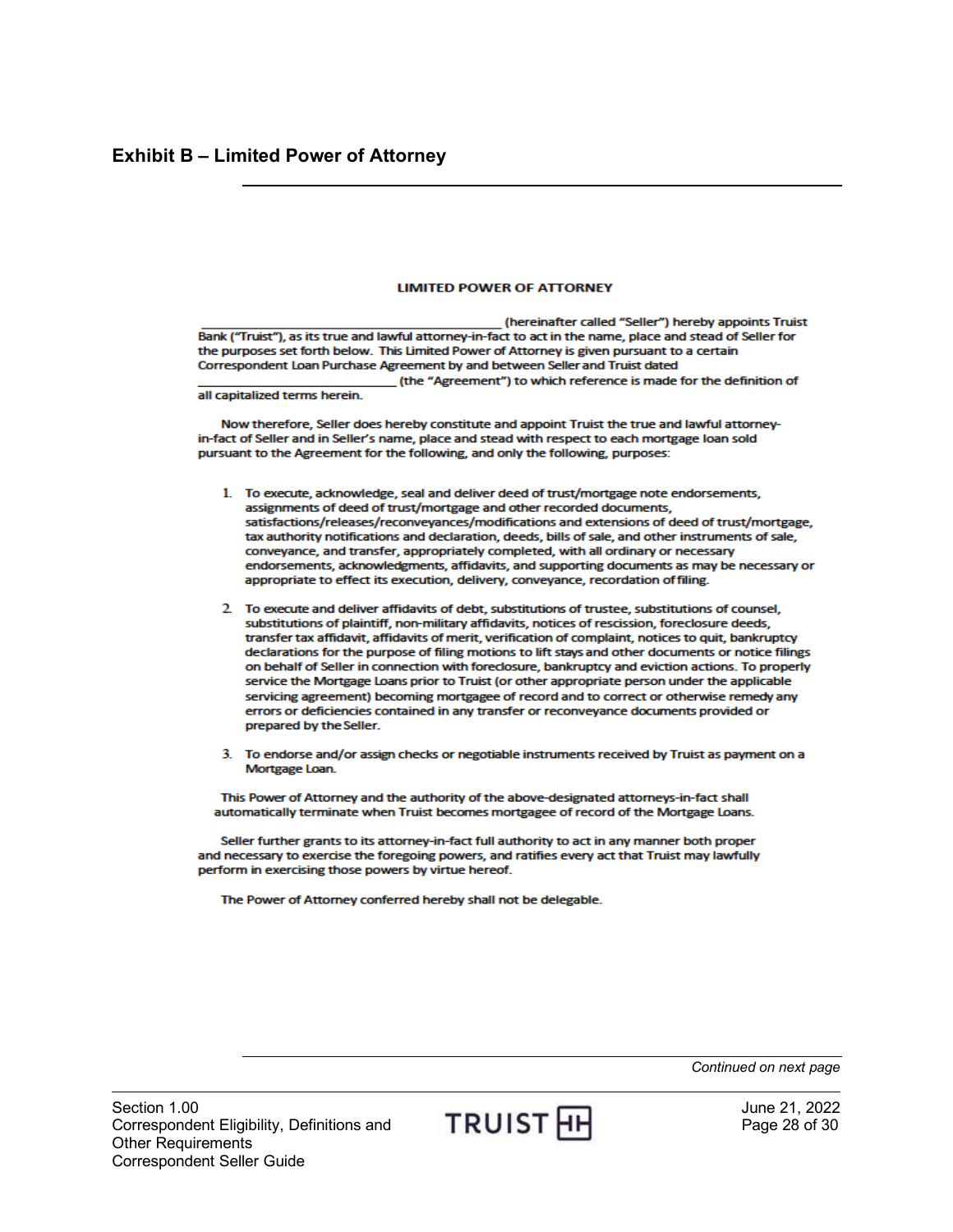Truist shall indemnify, defend and hold harmless Seller from and against any and all material losses, costs, expenses (including, without limitation, reasonable attorneys' fees), damages, liabilities, demands or claims of any kind whatsoever, ("Claims") arising out of, related to, or in connection with (i) any act taken by Truist (or its agents) pursuant to this Limited Power of Attorney, which act results in a Claim by virtue of the misuse or unlawful use of this Limited Power of Attorney (and not as a result of a Claim related to the underlying instrument with respect to which this Limited Power of Attorney has been used), or (ii) any use or misuse of this Limited Power of Attorney in any manner or by any person not expressly authorized hereby.

IN WITNESS WHEREOF, Seller has executed this Limited Power of Attorney this \_\_\_\_\_\_\_\_\_ day of  $20$ 

By: The contract of the contract of the contract of the contract of the contract of the contract of the contract of the contract of the contract of the contract of the contract of the contract of the contract of the contra

 $Title:$ 

Witness(es):

On before me. \_\_\_\_\_\_\_\_\_\_\_\_\_a notary public for an within the said city, personally appeared, \_ whose address is personally known to me (or proved to me on the basis of satisfactory evidence) to be the person whose name is subscribed to the within instrument and acknowledged to me that he executed the same in his authorized capacity, and that by his signature on the instrument the person or the entity upon behalf of which the person acted, executed the instrument.

WITNESS my hand and official seal

**Notary Public Contract Contract Contract Contract Contract Contract Contract Contract Contract Contract Contract Contract Contract Contract Contract Contract Contract Contract Contract Contract Contract Contract Contract** By:

 $\overline{\mathbf{2}}$ 



**Rev 120719**